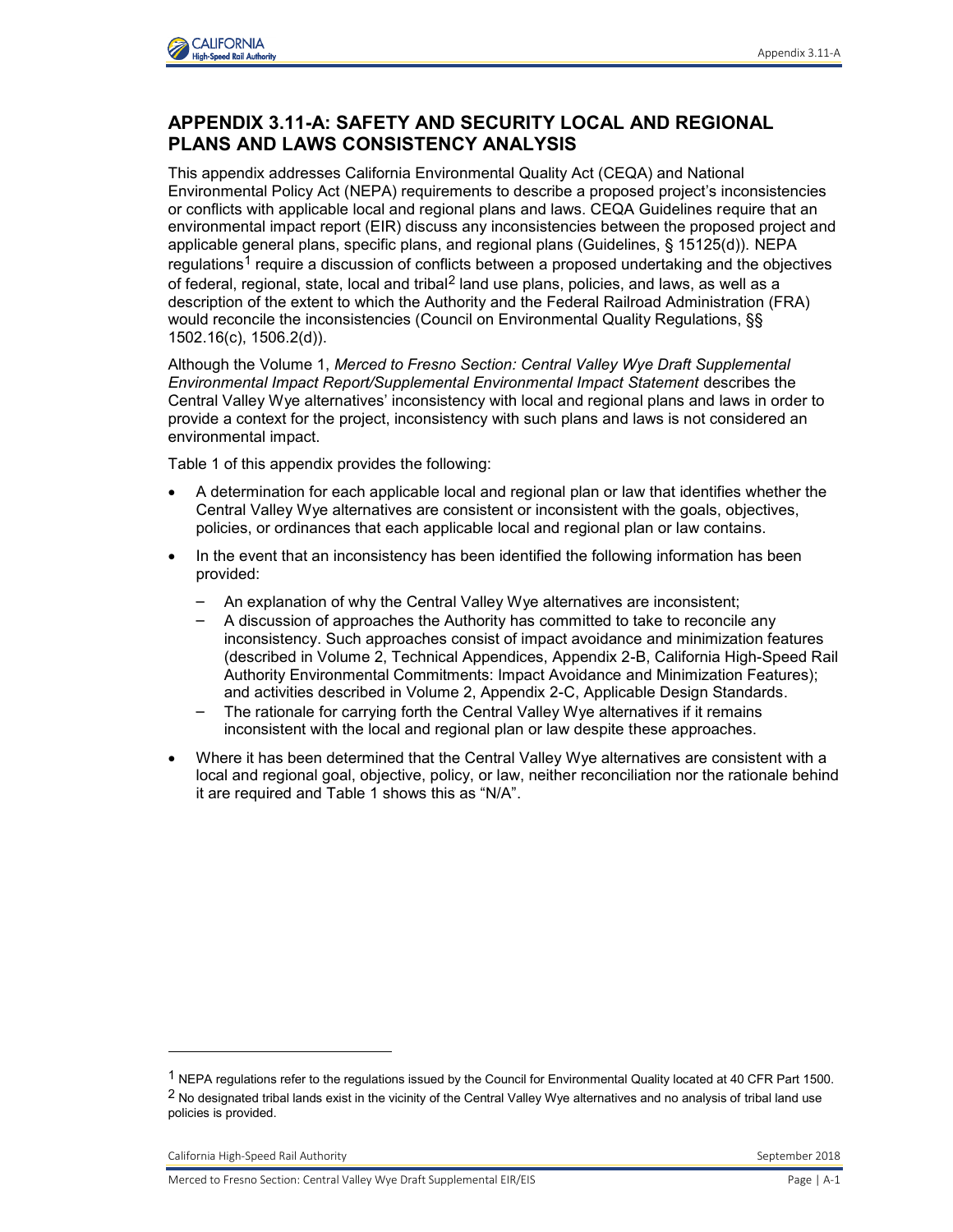| Applicable Local and Regional Plan /<br>Law                                                                                                                                                                                                                              | <b>Inconsistency</b>                                                                                                                                                                                                                                                                     | <b>Reconciliation</b>                                                                                                                                                                                                                                                                                                                                                                                                                                                                                                                                                        | <b>Rationale</b>                                                                                                                                                                                                                                           |
|--------------------------------------------------------------------------------------------------------------------------------------------------------------------------------------------------------------------------------------------------------------------------|------------------------------------------------------------------------------------------------------------------------------------------------------------------------------------------------------------------------------------------------------------------------------------------|------------------------------------------------------------------------------------------------------------------------------------------------------------------------------------------------------------------------------------------------------------------------------------------------------------------------------------------------------------------------------------------------------------------------------------------------------------------------------------------------------------------------------------------------------------------------------|------------------------------------------------------------------------------------------------------------------------------------------------------------------------------------------------------------------------------------------------------------|
| 2030 Merced County General Plan (2013a)                                                                                                                                                                                                                                  |                                                                                                                                                                                                                                                                                          |                                                                                                                                                                                                                                                                                                                                                                                                                                                                                                                                                                              |                                                                                                                                                                                                                                                            |
| Policy CIR-4.1: Encourage a complete,<br>safe, and interconnected bicycle and<br>pedestrian circulation system that serves<br>both commuter and recreational travel.<br>and provides access to major<br>destinations within and between urban<br>communities and cities. | Inconsistent<br>Consistent with implementation of SS-<br>IAMF#1, Construction Safety<br>Transportation Management Plan, and<br>SS-IAMF#2, Safety and Security<br>Management Plan.<br>The Central Valley Wye alternatives<br>would encourage a complete, safe,<br>interconnection system. | Through SS-IAMF#1, the Authority would maintain<br>emergency vehicle access during construction and<br>allow a complete, safe, and interconnected<br>circulation system.<br>Through SS-IAMF#2, the Authority would comply<br>with FRA requirements for tracks, equipment,<br>railroad operating rules, and practices, including the<br>passenger equipment safety standards set forth in<br>the Highway-Rail Grade Crossing Guideline for<br>High-Speed Passenger Rail (FRA 2009) that would<br>improve passenger rail safety and minimize the<br>possibility of collisions. | The Authority is mandated to<br>construct and operate the HSR<br>project. This is a state-level<br>project that would have benefits<br>across multiple resources areas.<br>The project design includes<br>measures to minimize impacts<br>on human safety. |
| Goal CIR-5: Maintain and expand a rail<br>transportation system that provides safe,<br>efficient, and reliable movement of freight<br>and passengers within and through<br>Merced County.                                                                                | Consistent                                                                                                                                                                                                                                                                               | N/A                                                                                                                                                                                                                                                                                                                                                                                                                                                                                                                                                                          | N/A                                                                                                                                                                                                                                                        |
| Policy CIR-5.4: Encourage alternatives to<br>at-grade rail crossings at existing and<br>future roads.                                                                                                                                                                    | Inconsistent<br>Consistent with implementation of SS-<br>IAMF#2.<br>Operation of the Central Valley Wye<br>alternatives potentially increases the<br>number of at-grade rail crossings at<br>future roads.                                                                               | Through SS-IAMF#2, the Authority would comply<br>with FRA requirements for tracks, equipment,<br>railroad operating rules, and practices, including the<br>passenger equipment safety standards set forth in<br>the Highway-Rail Grade Crossing Guideline for<br>High-Speed Passenger Rail (FRA 2009) that would<br>improve passenger rail safety and minimize the<br>possibility of collisions.                                                                                                                                                                             | The Authority is mandated to<br>construct and operate the HSR<br>project. This is a state-level<br>project that would have benefits<br>across multiple resources areas.<br>The project design includes<br>measures to minimize impacts<br>on human safety. |

## **Table 1 Applicable Local and Regional Plan and Law Consistency or Inconsistency, Reconciliation, and Rationale**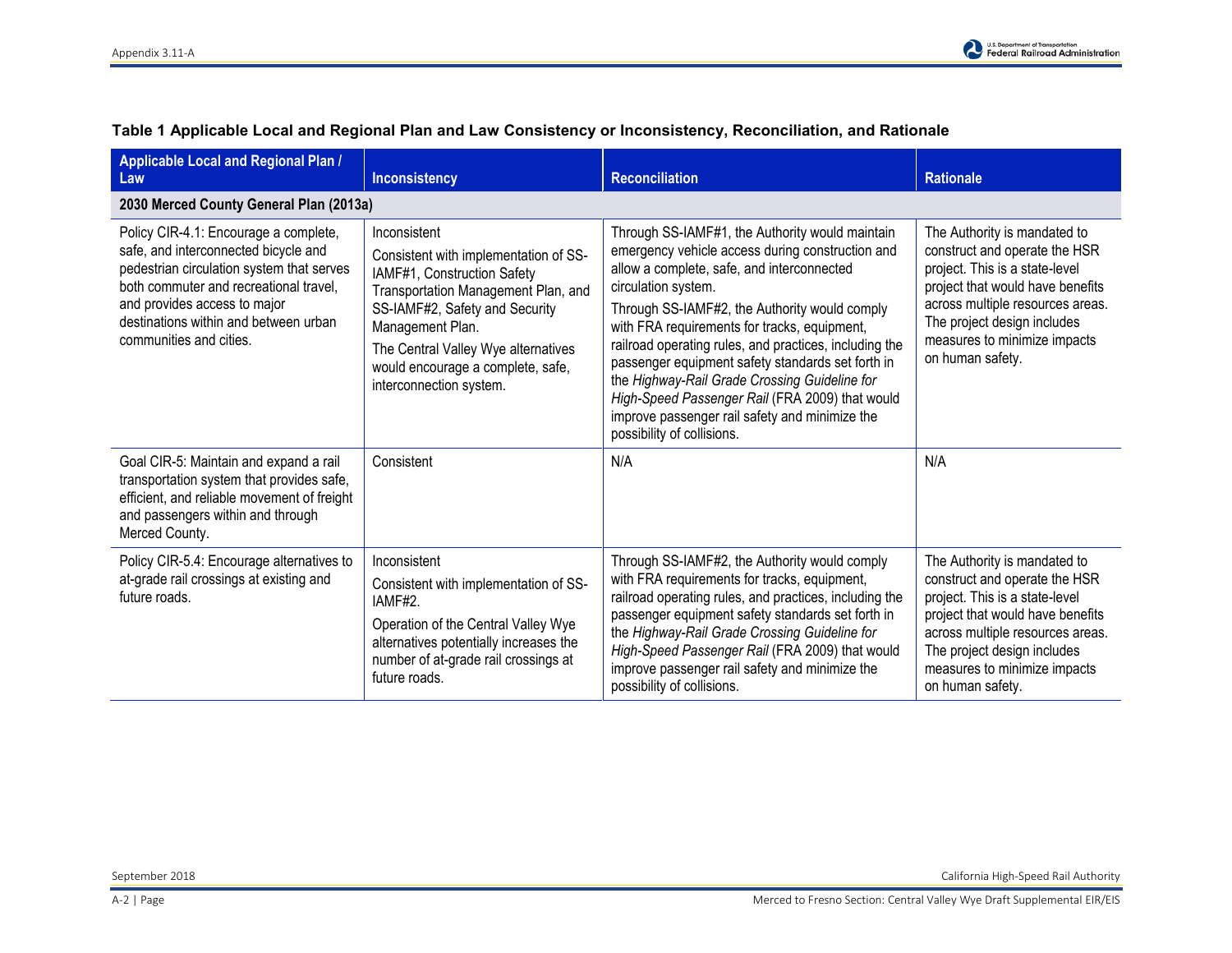| Applicable Local and Regional Plan /<br>Law                                                                                                                                                | <b>Inconsistency</b>                                                                                                                                                                                                                                                                                                                                                                                                                | <b>Reconciliation</b>                                                                                                                                                                                                                                                                                                                                                                                                                                                                                                                                                                                                                                                                                                                                                                                                                                                                                           | <b>Rationale</b>                                                                                                                                                                                                                                                                           |
|--------------------------------------------------------------------------------------------------------------------------------------------------------------------------------------------|-------------------------------------------------------------------------------------------------------------------------------------------------------------------------------------------------------------------------------------------------------------------------------------------------------------------------------------------------------------------------------------------------------------------------------------|-----------------------------------------------------------------------------------------------------------------------------------------------------------------------------------------------------------------------------------------------------------------------------------------------------------------------------------------------------------------------------------------------------------------------------------------------------------------------------------------------------------------------------------------------------------------------------------------------------------------------------------------------------------------------------------------------------------------------------------------------------------------------------------------------------------------------------------------------------------------------------------------------------------------|--------------------------------------------------------------------------------------------------------------------------------------------------------------------------------------------------------------------------------------------------------------------------------------------|
| Goal HS-3: Minimize the exposure of<br>county residents and public and private<br>property to the effects of urban and<br>wildland fires.                                                  | Inconsistent<br>Consistent with implementation of SS-<br>IAMF#2 and SS-IAMF#3, Hazard<br>Analyses.<br>Operation of the Central Valley Wye<br>alternatives potentially increases<br>emergency response times when<br>running trains block vehicle routes<br>along at-grade crossings. Train<br>derailment from the operation of the<br>Central Valley Wye alternatives could<br>increase the effects of urban and<br>wildland fires. | Through SS-IAMF#2, the Authority would implement<br>fire/life safety programs that address the safety of<br>passengers and employees during emergency<br>response. The fire/life safety programs would be<br>coordinated with local emergency response<br>organizations to provide them with an understanding<br>of the rail system, facilities, and operations, and to<br>obtain their input for modifications to emergency<br>response operations and facilities, such as<br>evacuation routes.<br>Through SS-IAMF#3 the Authority would follow the<br>FRA's Collision Hazard Analysis Guide: Commuter<br>and Intercity Passenger Service (FRA 2007) which<br>provides a step-by-step procedure on how to<br>perform a hazard analysis and how to develop<br>effective mitigation strategies that would improve<br>passenger rail safety and minimize the possibility of<br>train derailments and collisions. | The Authority is mandated to<br>construct and operate the HSR<br>project. This is a state-level<br>project that would have benefits<br>across multiple resources areas.<br>The project design includes<br>measures to minimize impacts<br>on human safety and emergency<br>response times. |
| Policy PFS-7.6: Strive to achieve and<br>maintain optimum staffing levels and<br>appropriate response times to provide<br>adequate emergency medical services<br>for all county residents. | Inconsistent                                                                                                                                                                                                                                                                                                                                                                                                                        | Through SS-IAMF#1, the Authority would maintain<br>emergency vehicle access during construction.<br>Through SS-IAMF#2, the Authority would implement<br>fire/life safety programs that address the safety of<br>passengers and employees during emergency<br>response. The fire/life safety programs would be<br>coordinated with local emergency response<br>organizations to provide them with an understanding<br>of the rail system, facilities, and operations, and to<br>obtain their input for modifications to emergency<br>response operations and facilities, such as<br>evacuation routes.                                                                                                                                                                                                                                                                                                           | The Authority is mandated to<br>construct and operate the HSR<br>project. This is a state-level<br>project that would have benefits<br>across multiple resources areas.<br>The project design includes<br>measures to minimize impacts<br>on emergency response times.                     |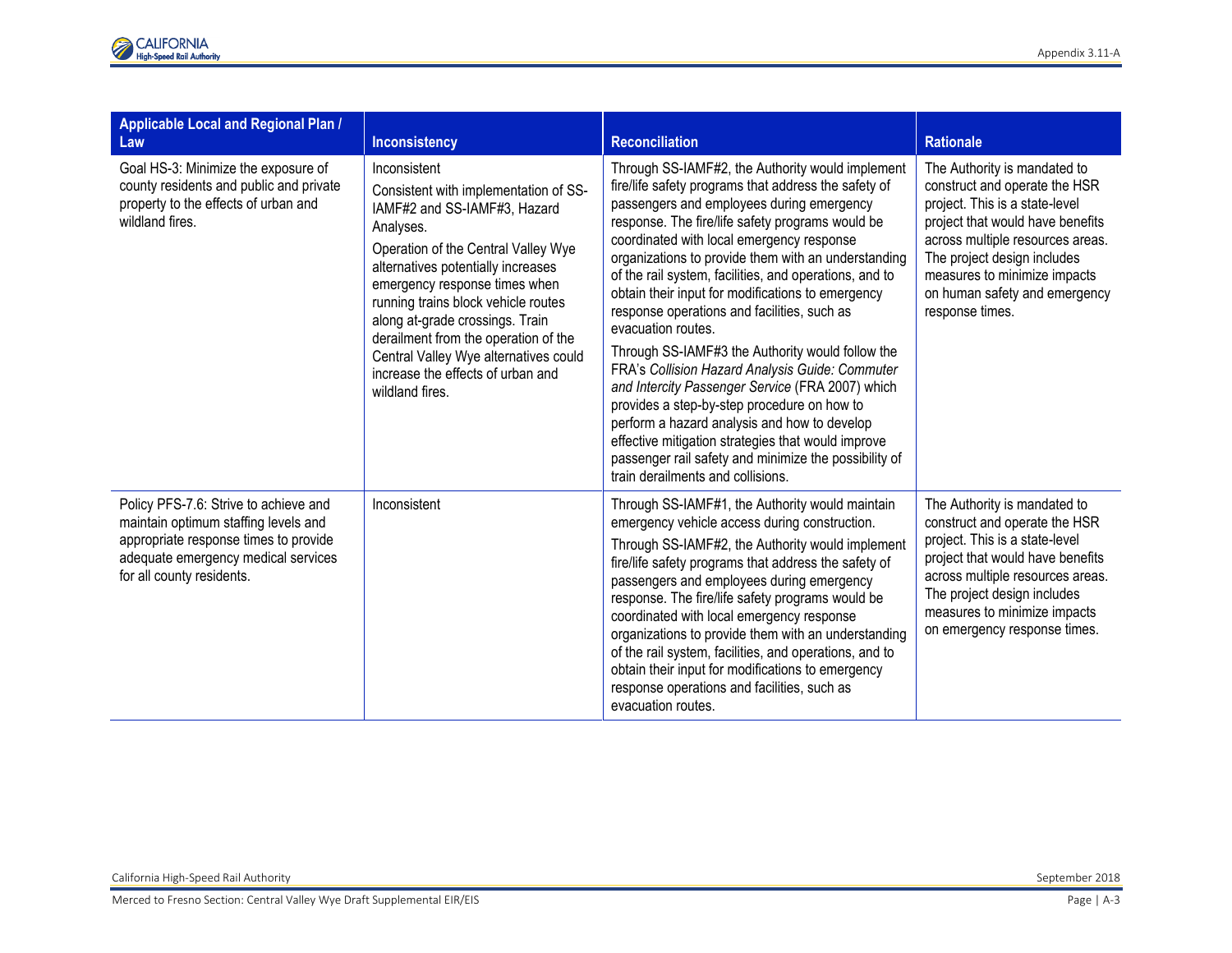

| Applicable Local and Regional Plan /<br>Law                                                                                                                                                                                                                                             | Inconsistency                                                                                                                                                                                                                       | <b>Reconciliation</b>                                                                                                                                                                                                                                                                                                                                                                                                                                      | <b>Rationale</b>                                                                                                                                                                                                        |
|-----------------------------------------------------------------------------------------------------------------------------------------------------------------------------------------------------------------------------------------------------------------------------------------|-------------------------------------------------------------------------------------------------------------------------------------------------------------------------------------------------------------------------------------|------------------------------------------------------------------------------------------------------------------------------------------------------------------------------------------------------------------------------------------------------------------------------------------------------------------------------------------------------------------------------------------------------------------------------------------------------------|-------------------------------------------------------------------------------------------------------------------------------------------------------------------------------------------------------------------------|
| <b>Merced County Emergency Operations Plan (2013b)</b>                                                                                                                                                                                                                                  |                                                                                                                                                                                                                                     |                                                                                                                                                                                                                                                                                                                                                                                                                                                            |                                                                                                                                                                                                                         |
| Goal/Policy: Facilitates multijurisdictional<br>and interagency coordination                                                                                                                                                                                                            | Consistent                                                                                                                                                                                                                          | N/A                                                                                                                                                                                                                                                                                                                                                                                                                                                        | N/A                                                                                                                                                                                                                     |
| Goal/Policy: Serves as a county plan to<br>be used for pre-emergency planning in<br>addition to emergency operations.                                                                                                                                                                   | Inconsistent.<br>The Central Valley Wye alternatives<br>would be in compliance with state and<br>federal safety regulations; therefore,<br>local safety requirements for plans in<br>emergency operations would not be<br>required. | Through SS-IAMF#1, the Authority would maintain<br>emergency vehicle access during construction.<br>Through SS-IAMF#2, the Authority would follow<br>safety system program plans designed to protect the<br>safety and security of construction workers and<br>users of the HSR, and implement construction<br>safety and health plans to establish minimum safety<br>and health guidelines for contractors of, and visitors<br>to, construction projects. | The Authority is mandated to<br>identify and assess safety and<br>security hazards that directly or<br>indirectly impact the safety of<br>passengers, employees, rolling<br>stock, and facilities of the HSR<br>system. |
| Goal/Policy: Establishes the<br>organizational framework for<br>implementation of the California<br>Standardized Emergency Management<br>System, within Merced County.                                                                                                                  | Inconsistent.<br>The Central Valley Wye alternatives<br>would be in compliance with state and<br>federal safety regulations; therefore,<br>local safety requirements for plans in<br>emergency operations would not be<br>required. | Through SS-IAMF#2, the Authority would follow<br>safety system program plans designed to protect the<br>safety and security of construction workers and<br>users of the HSR, and implement construction<br>safety and health plans to establish minimum safety<br>and health guidelines for contractors of, and visitors<br>to, construction projects.                                                                                                     | The Authority is mandated to<br>identify and assess safety and<br>security hazards that directly or<br>indirectly affect the safety of<br>passengers, employees, rolling<br>stock, and facilities of the HSR<br>system. |
| Goal/Policy: Establishes the operational<br>concepts and procedures associated with<br>Initial Response Operations (field<br>response) to emergencies, the Extended<br><b>Response Operations (County</b><br><b>Emergency Operations Center activities)</b><br>and the recover process. | Inconsistent.<br>The Central Valley Wye alternatives<br>would be in compliance with state and<br>federal safety regulations; therefore,<br>local safety requirements for plans in<br>emergency operations would not be<br>required. | Through SS-IAMF#2, the Authority would follow<br>safety system program plans designed to protect the<br>safety and security of construction workers and<br>users of the HSR, and to implement construction<br>safety and health plans to establish minimum safety<br>and health guidelines for contractors of, and visitors<br>to, construction projects.                                                                                                  | The Authority is mandated to<br>identify and assess safety and<br>security hazards that directly or<br>indirectly affect the safety of<br>passengers, employees, rolling<br>stock, and facilities of the HSR<br>system. |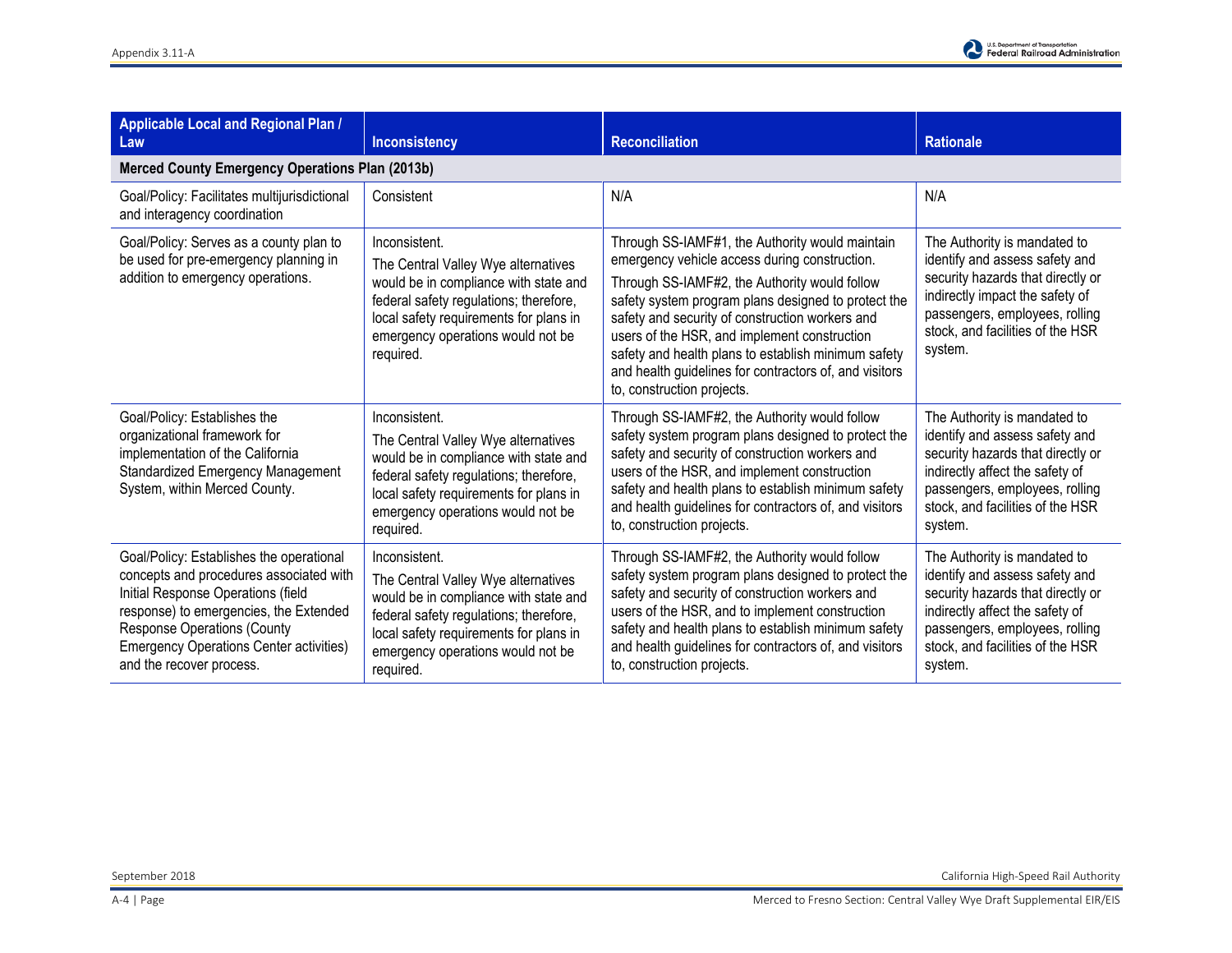| <b>Applicable Local and Regional Plan /</b><br>Law                                                                                                                                                                                                                                                                                                                                                                                                             | <b>Inconsistency</b>                                                                                                                                                                                                                | <b>Reconciliation</b>                                                                                                                                                                                                                                                                                                                                                                                                                                                                                                                                               | <b>Rationale</b>                                                                                                                                                                                                        |  |
|----------------------------------------------------------------------------------------------------------------------------------------------------------------------------------------------------------------------------------------------------------------------------------------------------------------------------------------------------------------------------------------------------------------------------------------------------------------|-------------------------------------------------------------------------------------------------------------------------------------------------------------------------------------------------------------------------------------|---------------------------------------------------------------------------------------------------------------------------------------------------------------------------------------------------------------------------------------------------------------------------------------------------------------------------------------------------------------------------------------------------------------------------------------------------------------------------------------------------------------------------------------------------------------------|-------------------------------------------------------------------------------------------------------------------------------------------------------------------------------------------------------------------------|--|
| <b>Merced County Municipal Code (2013c)</b>                                                                                                                                                                                                                                                                                                                                                                                                                    |                                                                                                                                                                                                                                     |                                                                                                                                                                                                                                                                                                                                                                                                                                                                                                                                                                     |                                                                                                                                                                                                                         |  |
| Title 2, Chapter 2.72: Emergency<br>Services and Operational Area Council,<br>provides for the preparation and carrying-<br>out of plans for the protection of persons<br>and property within the county in the<br>event of an emergency; the direction of<br>the emergency organization; and the<br>coordination of the emergency functions<br>of the county with all other public<br>agencies, corporations, organizations,<br>and affected private persons. | Inconsistent.<br>The Central Valley Wye alternatives<br>would be in compliance with state and<br>federal safety regulations; therefore,<br>local safety requirements for plans in<br>emergency operations would not be<br>required. | Through SS-IAMF#2, the Authority would follow<br>safety system program plans designed to protect the<br>safety and security of construction workers and<br>users of the HSR, and implement construction<br>safety and health plans to establish minimum safety<br>and health guidelines for contractors of, and visitors<br>to, construction projects.<br>Through SS-IAMF#3, the Authority would perform<br>hazard analyses for deterrence and detection of as<br>well as the response to criminal and terrorist acts for<br>rail facilities and system operations. | The Authority is mandated to<br>identify and assess safety and<br>security hazards that directly or<br>indirectly affect the safety of<br>passengers, employees, rolling<br>stock, and facilities of the HSR<br>system. |  |
| Merced Vision 2030 General Plan (2015a)                                                                                                                                                                                                                                                                                                                                                                                                                        |                                                                                                                                                                                                                                     |                                                                                                                                                                                                                                                                                                                                                                                                                                                                                                                                                                     |                                                                                                                                                                                                                         |  |
| Policy S-2.2 Encourage the improvement<br>of all public facilities and infrastructure<br>such as natural gas, fuel, sewer, water,<br>electricity, and railroad lines and<br>equipment with up-to-date seismic safety<br>features.                                                                                                                                                                                                                              | Consistent                                                                                                                                                                                                                          | N/A                                                                                                                                                                                                                                                                                                                                                                                                                                                                                                                                                                 | N/A                                                                                                                                                                                                                     |  |
| City of Merced Draft Local Hazard Mitigation Plan (2015b)                                                                                                                                                                                                                                                                                                                                                                                                      |                                                                                                                                                                                                                                     |                                                                                                                                                                                                                                                                                                                                                                                                                                                                                                                                                                     |                                                                                                                                                                                                                         |  |
| Goal/Policy: The Draft Local Hazard<br>Mitigation Plan identifies potential natural<br>hazards that threaten communities, such<br>as flooding, earthquakes, fire, and fog.<br>The intent of the plan is to help save lives<br>and reduce property damage.                                                                                                                                                                                                      | Consistent                                                                                                                                                                                                                          | N/A                                                                                                                                                                                                                                                                                                                                                                                                                                                                                                                                                                 | N/A                                                                                                                                                                                                                     |  |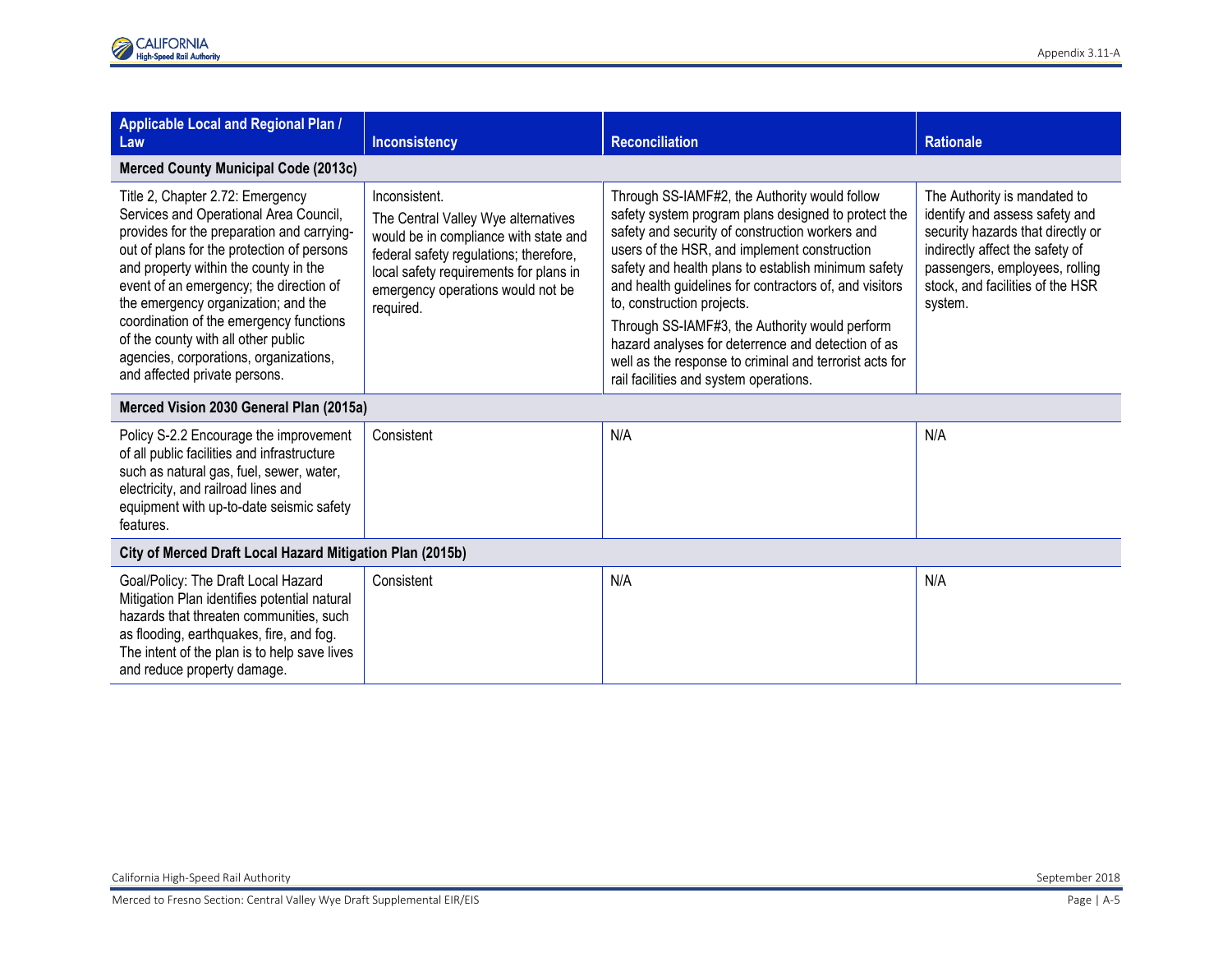| <b>Applicable Local and Regional Plan /</b><br>Law                                                                                                                                                                                                                                                                                                                                                                                                                                                                                                                                                                                                                                                                                                                                                                                                       | <b>Inconsistency</b> | <b>Reconciliation</b> | <b>Rationale</b> |
|----------------------------------------------------------------------------------------------------------------------------------------------------------------------------------------------------------------------------------------------------------------------------------------------------------------------------------------------------------------------------------------------------------------------------------------------------------------------------------------------------------------------------------------------------------------------------------------------------------------------------------------------------------------------------------------------------------------------------------------------------------------------------------------------------------------------------------------------------------|----------------------|-----------------------|------------------|
| <b>Madera County Municipal Code (1989)</b>                                                                                                                                                                                                                                                                                                                                                                                                                                                                                                                                                                                                                                                                                                                                                                                                               |                      |                       |                  |
| Chapter 18.88.040: Public Utilities:<br>Communications equipment buildings,<br>substations, underground and overhead<br>transmission lines and power lines above<br>seventy KV, trunk and interregional<br>communication lines, and supporting<br>structures shall be permitted in any<br>district, subject to review by the zoning<br>administrator.<br>Public utility distribution and transmission<br>lines, both overhead and underground,<br>shall be permitted in all districts without<br>limitation as to height except in AAO<br>airport/airspace overlaid districts, and<br>without the necessity of first obtaining a<br>use permit; provided, however, that the<br>routes of proposed electric transmission<br>lines shall be submitted to the planning<br>commission for recommendation prior to<br>acquisition of rights-of-way therefore. | Consistent           | N/A                   | N/A              |
| <b>Madera County General Plan (1995)</b>                                                                                                                                                                                                                                                                                                                                                                                                                                                                                                                                                                                                                                                                                                                                                                                                                 |                      |                       |                  |
| Policy 2.A.9: The County shall coordinate<br>the development and maintenance of all<br>transportation facilities with emergency<br>service providers to ensure continued<br>emergency service operation and service<br>levels.                                                                                                                                                                                                                                                                                                                                                                                                                                                                                                                                                                                                                           | Consistent           | N/A                   | N/A              |
| Goal 2.D: To promote a safe and efficient<br>mass transit system, including both rail<br>and bus, to reduce congestion, improve<br>the environment, and provide viable non-<br>automotive means of transportation in<br>and through Madera County.                                                                                                                                                                                                                                                                                                                                                                                                                                                                                                                                                                                                       | Consistent           | N/A                   | N/A              |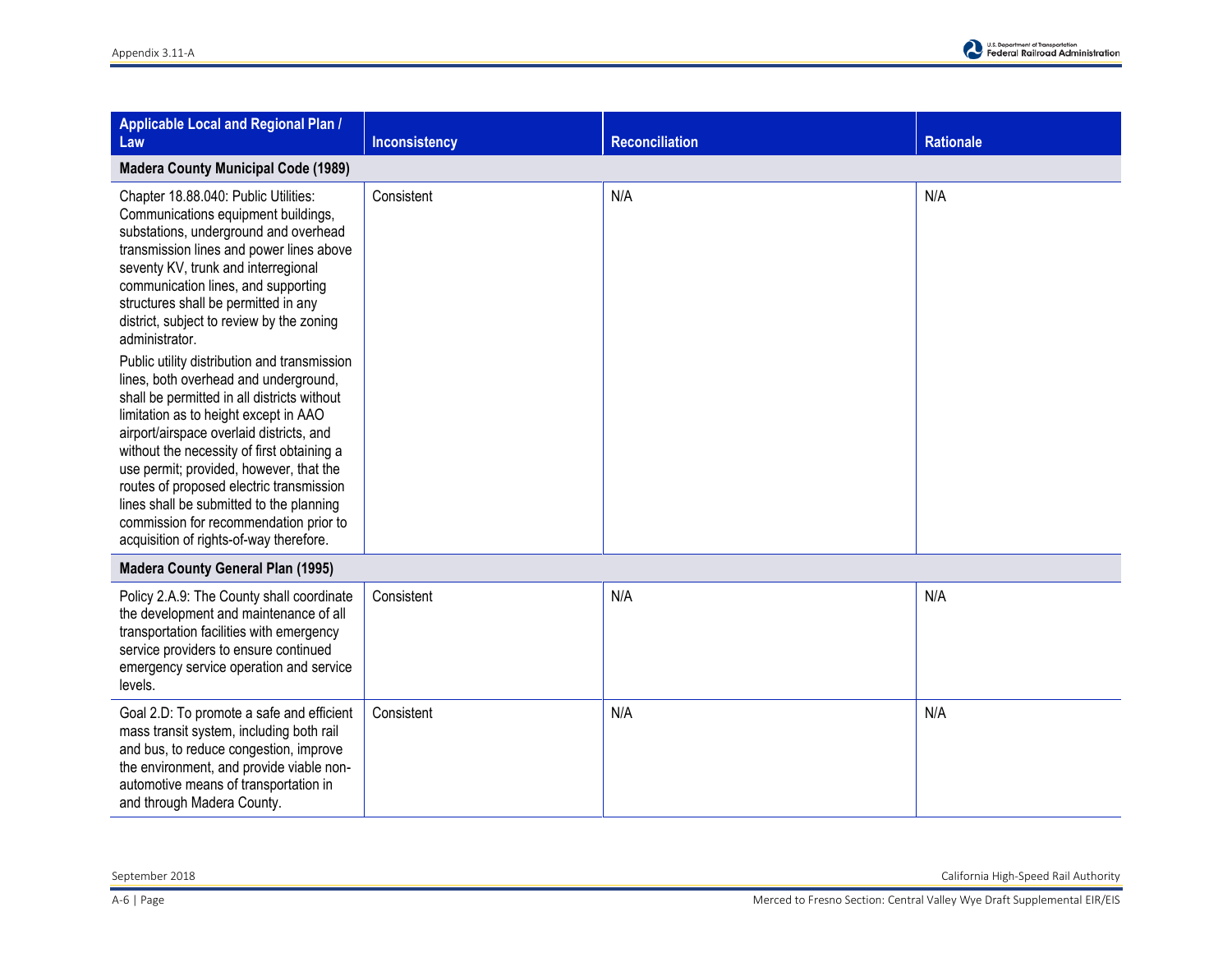| Applicable Local and Regional Plan /<br>Law                                                                                                                                                                                                                                                                              | <b>Inconsistency</b>                                                                                                                                                                                                                | <b>Reconciliation</b>                                                                                                                                                                                                                                                                                                                                                                                                                                                                                                                                                        | <b>Rationale</b>                                                                                                                                                                                                                                           |
|--------------------------------------------------------------------------------------------------------------------------------------------------------------------------------------------------------------------------------------------------------------------------------------------------------------------------|-------------------------------------------------------------------------------------------------------------------------------------------------------------------------------------------------------------------------------------|------------------------------------------------------------------------------------------------------------------------------------------------------------------------------------------------------------------------------------------------------------------------------------------------------------------------------------------------------------------------------------------------------------------------------------------------------------------------------------------------------------------------------------------------------------------------------|------------------------------------------------------------------------------------------------------------------------------------------------------------------------------------------------------------------------------------------------------------|
| Policy 2.D.12: The County shall<br>coordinate with the California High Speed<br>Rail Authority, cities, and other local<br>agencies to locate High Speed Rail<br>corridors in Madera County in a manner<br>that minimizes disruptions.                                                                                   | Consistent                                                                                                                                                                                                                          | N/A                                                                                                                                                                                                                                                                                                                                                                                                                                                                                                                                                                          | N/A                                                                                                                                                                                                                                                        |
| Policy 2.D.13: The County shall ensure<br>all at-grade rail crossings with roads have<br>appropriate safety equipment.                                                                                                                                                                                                   | Inconsistent<br>Consistent with implementation of SS-<br>IAMF#2.<br>Operation of the Central Valley Wye<br>alternatives potentially increases the<br>number of at-grade rail crossings at<br>future roads.                          | Through SS-IAMF#2, the Authority would comply<br>with FRA requirements for tracks, equipment,<br>railroad operating rules, and practices, including the<br>passenger equipment safety standards set forth in<br>the Highway-Rail Grade Crossing Guideline for<br>High-Speed Passenger Rail (FRA 2009) that would<br>improve passenger rail safety and minimize the<br>possibility of collisions.                                                                                                                                                                             | The Authority is mandated to<br>construct and operate the HSR<br>project. This is a state-level<br>project that would have benefits<br>across multiple resources areas.<br>The project design includes<br>measures to minimize impacts<br>on human safety. |
| Policy 2E.1: The County shall promote<br>the development of a comprehensive and<br>safe system of bicycle routes for short-<br>range commuting and shopping trips and<br>recreational uses. Bikeways should be<br>constructed that will serve the greatest<br>number of users.                                           | Inconsistent<br>The Central Valley Wye alternatives<br>would be in compliance with state and<br>federal safety regulations; therefore,<br>local safety requirements for plans in<br>emergency operations would not be<br>required.  | Through SS-IAMF#1, the Authority would maintain<br>emergency vehicle access during construction and<br>allow a complete, safe, and interconnected<br>circulation system.<br>Through SS-IAMF#2, the Authority would comply<br>with FRA requirements for tracks, equipment,<br>railroad operating rules, and practices, including the<br>passenger equipment safety standards set forth in<br>the Highway-Rail Grade Crossing Guideline for<br>High-Speed Passenger Rail (FRA 2009) that would<br>improve passenger rail safety and minimize the<br>possibility of collisions. | The Authority is mandated to<br>construct and operate the HSR<br>project. This is a state-level<br>project that would have benefits<br>across multiple resources areas.<br>The project design includes<br>measures to minimize impacts<br>on human safety. |
| Policy 2E.8: The County shall continue to<br>enhance pedestrian safety at<br>intersections in unincorporated<br>communities by providing safe, well-<br>placed pedestrian crossings, bulb-outs<br>that reduce crossing widths, and/or audio<br>sound warnings, where applicable,<br>warranted, and financially feasible. | Inconsistent.<br>The Central Valley Wye alternatives<br>would be in compliance with state and<br>federal safety regulations; therefore,<br>local safety requirements for plans in<br>emergency operations would not be<br>required. | Through SS-IAMF#2, the Authority would follow<br>safety system program plans designed to protect the<br>safety and security of construction workers and<br>users of the HSR, and implement construction<br>safety and health plans to establish minimum safety<br>and health guidelines for contractors of, and visitors<br>to, construction projects.                                                                                                                                                                                                                       | The Authority is mandated to<br>identify and assess safety and<br>security hazards that directly or<br>indirectly affect the safety of<br>passengers, employees, rolling<br>stock, and facilities of the HSR<br>system.                                    |

California High-Speed Rail Authority September 2018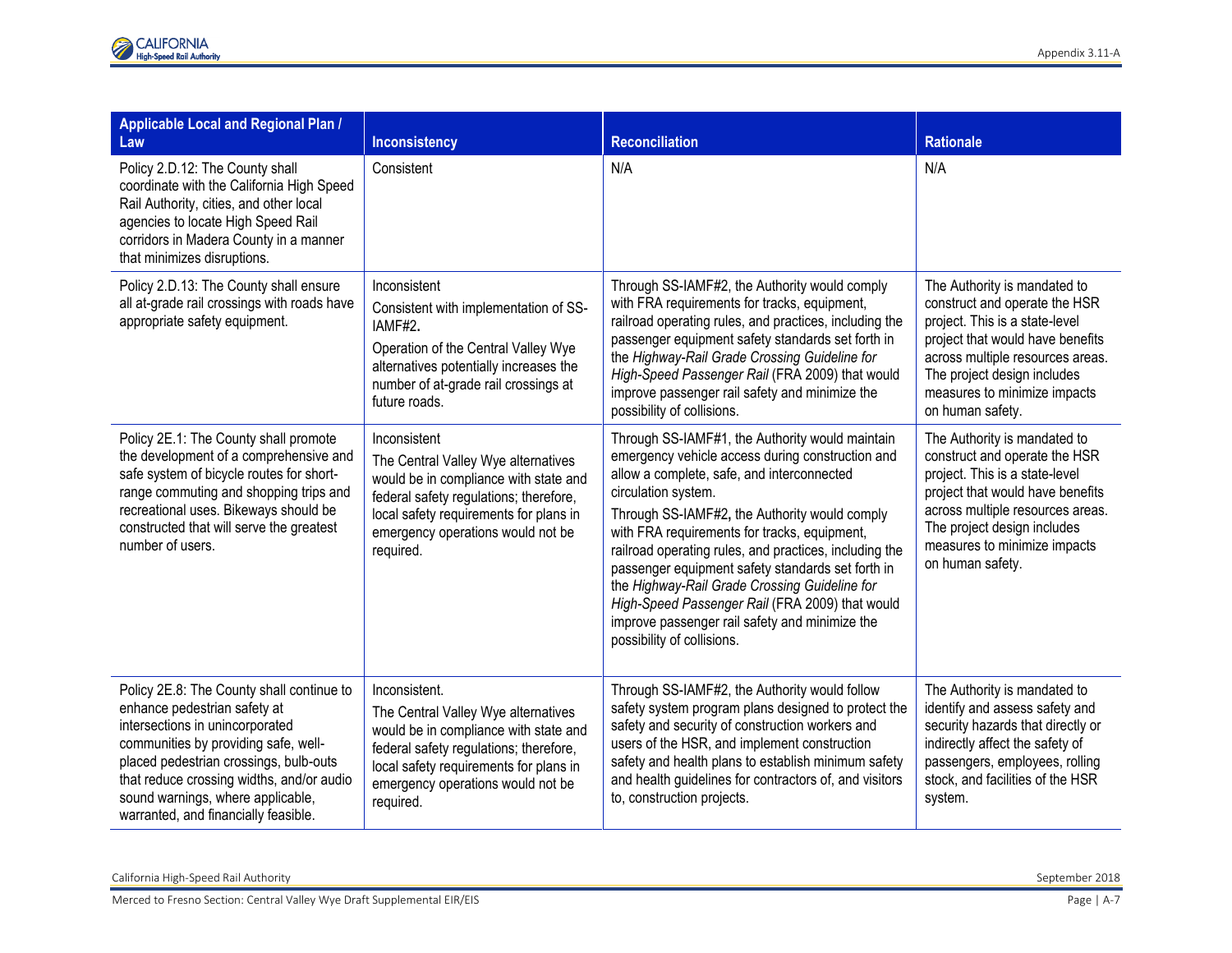

| <b>Applicable Local and Regional Plan /</b><br>Law                                                                                                                                                                                           | Inconsistency                                                                                                                                                                                                                       | <b>Reconciliation</b>                                                                                                                                                                                                                                                                                                                                                                                                                                                                                                                                               | <b>Rationale</b>                                                                                                                                                                                                                                           |
|----------------------------------------------------------------------------------------------------------------------------------------------------------------------------------------------------------------------------------------------|-------------------------------------------------------------------------------------------------------------------------------------------------------------------------------------------------------------------------------------|---------------------------------------------------------------------------------------------------------------------------------------------------------------------------------------------------------------------------------------------------------------------------------------------------------------------------------------------------------------------------------------------------------------------------------------------------------------------------------------------------------------------------------------------------------------------|------------------------------------------------------------------------------------------------------------------------------------------------------------------------------------------------------------------------------------------------------------|
| Policy 2.F.9: The County shall strive to<br>minimize traffic conflicts among<br>automobiles, trucks, and trains, and shall<br>strive to ensure adequate safety<br>measures are in place to protect<br>residents from truck and rail hazards. | Inconsistent<br>Consistent with implementation of SS-<br>IAMF#2.<br>Operation of the Central Valley Wye<br>alternatives potentially increases the<br>number of at-grade rail crossings at<br>future roads.                          | Through SS-IAMF#2, the Authority would comply<br>with FRA requirements for tracks, equipment,<br>railroad operating rules, and practices, including the<br>passenger equipment safety standards set forth in<br>the Highway-Rail Grade Crossing Guideline for<br>High-Speed Passenger Rail (FRA 2009) that would<br>improve passenger rail safety and minimize the<br>possibility of collisions.                                                                                                                                                                    | The Authority is mandated to<br>construct and operate the HSR<br>project. This is a state-level<br>project that would have benefits<br>across multiple resources areas.<br>The project design includes<br>measures to minimize impacts<br>on human safety. |
| Goal 3.G: To ensure the prompt and<br>efficient provision of law enforcement,<br>fire, and emergency medical facility and<br>service needs.                                                                                                  | Inconsistent.<br>The Central Valley Wye alternatives<br>would be in compliance with state and<br>federal safety regulations; therefore,<br>local safety requirements for plans in<br>emergency operations would not be<br>required. | Through SS-IAMF#2, the Authority would follow<br>safety system program plans designed to protect the<br>safety and security of construction workers and<br>users of the HSR, and implement construction<br>safety and health plans to establish minimum safety<br>and health guidelines for contractors of, and visitors<br>to, construction projects.<br>Through SS-IAMF#3, the Authority would perform<br>hazard analyses for deterrence and detection of as<br>well as the response to criminal and terrorist acts for<br>rail facilities and system operations. | The Authority is mandated to<br>identify and assess safety and<br>security hazards that directly or<br>indirectly affect the safety of<br>passengers, employees, rolling<br>stock, and facilities of the HSR<br>system.                                    |
| Policy 3.G.1: The County shall ensure the<br>provision of effective law enforcement,<br>fire, and emergency medical services to<br>unincorporated areas.                                                                                     | Inconsistent.<br>The Central Valley Wye alternatives<br>would be in compliance with state and<br>federal safety regulations; therefore,<br>local safety requirements for plans in<br>emergency operations would not be<br>required. | Through SS-IAMF#2, the Authority would follow<br>safety system program plans designed to protect the<br>safety and security of construction workers and<br>users of the HSR, and implement construction<br>safety and health plans to establish minimum safety<br>and health guidelines for contractors of, and visitors<br>to, construction projects.<br>Through SS-IAMF#3, the Authority would perform<br>hazard analyses for deterrence and detection of as                                                                                                      | The Authority is mandated to<br>identify and assess safety and<br>security hazards that directly or<br>indirectly affect the safety of<br>passengers, employees, rolling<br>stock, and facilities of the HSR<br>system.                                    |
|                                                                                                                                                                                                                                              |                                                                                                                                                                                                                                     | well as the response to criminal and terrorist acts for<br>rail facilities and system operations.                                                                                                                                                                                                                                                                                                                                                                                                                                                                   |                                                                                                                                                                                                                                                            |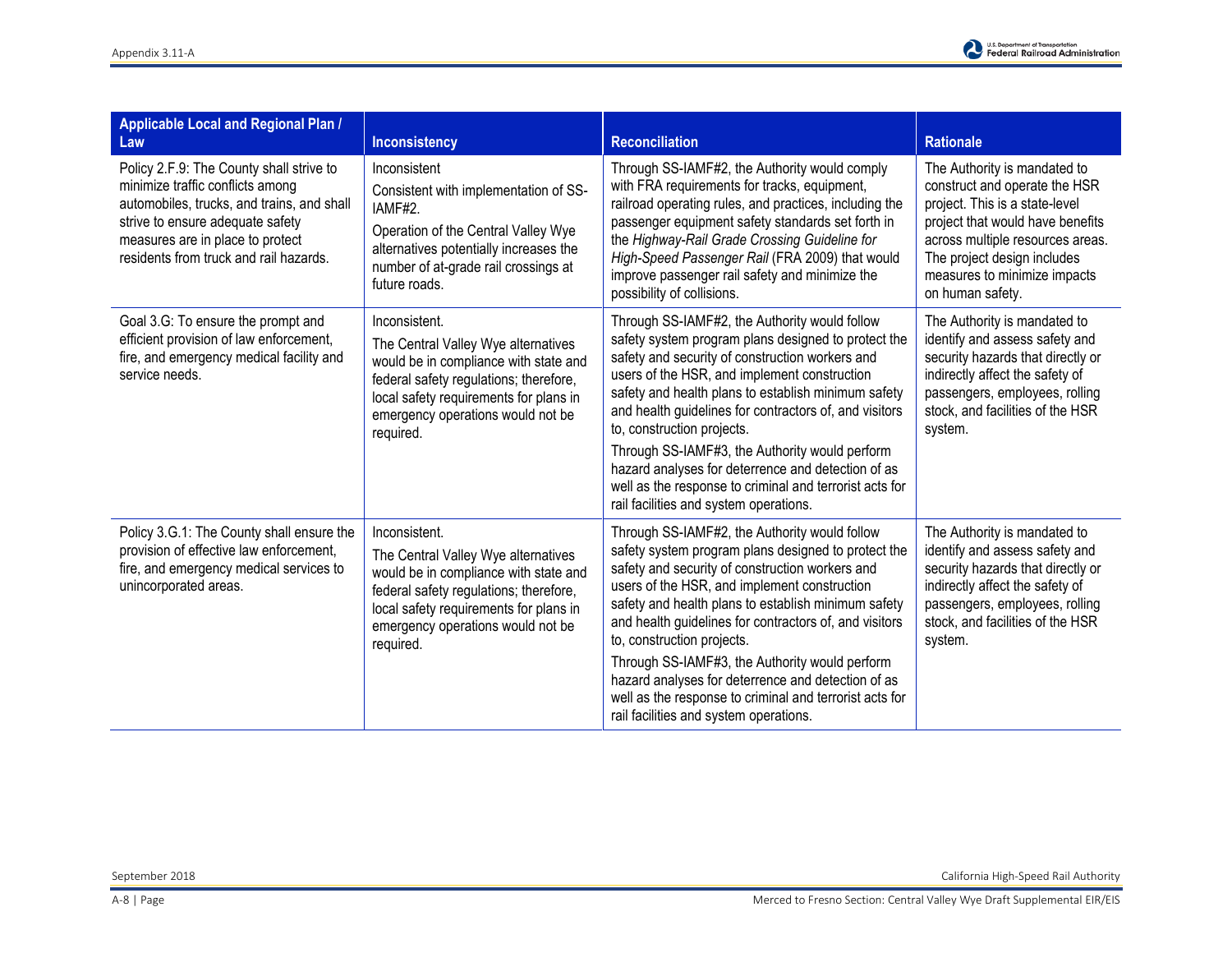| Applicable Local and Regional Plan /<br>Law                                                                                                                                                                                                                                                                                  | <b>Inconsistency</b>                                                                                                                                                                                                                                                                                                                                                                              | <b>Reconciliation</b>                                                                                                                                                                                                                                                                                                                                                                                                                                                                                                                                                                                                                                                                                                                                                                                                                                                                                            | <b>Rationale</b>                                                                                                                                                                                                                                                                           |
|------------------------------------------------------------------------------------------------------------------------------------------------------------------------------------------------------------------------------------------------------------------------------------------------------------------------------|---------------------------------------------------------------------------------------------------------------------------------------------------------------------------------------------------------------------------------------------------------------------------------------------------------------------------------------------------------------------------------------------------|------------------------------------------------------------------------------------------------------------------------------------------------------------------------------------------------------------------------------------------------------------------------------------------------------------------------------------------------------------------------------------------------------------------------------------------------------------------------------------------------------------------------------------------------------------------------------------------------------------------------------------------------------------------------------------------------------------------------------------------------------------------------------------------------------------------------------------------------------------------------------------------------------------------|--------------------------------------------------------------------------------------------------------------------------------------------------------------------------------------------------------------------------------------------------------------------------------------------|
| Policy 3.G.4: The County shall require<br>that new development is designed to<br>maximize safety and security and<br>minimize fire hazard risks to life and<br>property.                                                                                                                                                     | Inconsistent.<br>The Central Valley Wye alternatives<br>would be in compliance with state and<br>federal safety regulations; therefore,<br>local safety requirements for fire safety<br>would not be required.                                                                                                                                                                                    | Through SS-IAMF#2, the Authority would implement<br>fire/life safety programs that address the safety of<br>passengers and employees during emergency<br>response                                                                                                                                                                                                                                                                                                                                                                                                                                                                                                                                                                                                                                                                                                                                                | The Authority is mandated to<br>identify and assess safety and<br>security hazards that directly or<br>indirectly affect the safety of<br>passengers, employees, rolling<br>stock, and facilities of the HSR<br>system.                                                                    |
| Policy 3.H.2: The County shall encourage<br>local fire protection agencies in the<br>county to maintain the following as<br>minimum standards (expressed as<br>average first alarm response times to<br>emergency calls):<br>a. 10 minutes in urban areas<br>b. 15 minutes in suburban areas<br>c. 20 minutes in rural areas | Inconsistent<br>Consistent with implementation of SS-<br>IAMF#2.<br>Operation of the Central Valley Wye<br>alternatives potentially increases<br>emergency response times when<br>running trains block vehicle routes<br>along at-grade crossings. Train<br>derailment from the operation of the<br>Central Valley Wye alternatives could<br>increase the effects of urban and<br>wildland fires. | Through SS-IAMF#2, the Authority would implement<br>fire/life safety programs that address the safety of<br>passengers and employees during emergency<br>response. The fire/life safety programs would be<br>coordinated with local emergency response<br>organizations to provide them with an understanding<br>of the rail system, facilities, and operations, and to<br>obtain their input for modifications to emergency<br>response operations and facilities, such as<br>evacuation routes.<br>Through SS-IAMF#3, the Authority would follow the<br>FRA's Collision Hazard Analysis Guide: Commuter<br>and Intercity Passenger Service (FRA 2007) which<br>provides a step-by-step procedure on how to<br>perform a hazard analysis and how to develop<br>effective mitigation strategies that would improve<br>passenger rail safety and minimize the possibility of<br>train derailments and collisions. | The Authority is mandated to<br>construct and operate the HSR<br>project. This is a state-level<br>project that would have benefits<br>across multiple resources areas.<br>The project design includes<br>measures to minimize impacts<br>on human safety and emergency<br>response times. |
| Policy 3.H.5: The County shall ensure<br>that all proposed developments are<br>reviewed for compliance with fire safety<br>standards by responsible local fire<br>agencies per the Uniform Fire Code and<br>other state and local ordinances.                                                                                | Inconsistent.<br>The Central Valley Wye alternatives<br>would be in compliance with state and<br>federal safety regulations; therefore,<br>local safety requirements for plans in<br>fire and emergency medical services<br>would not be required.                                                                                                                                                | Through SS-IAMF#2, the Authority would follow<br>safety system program plans designed to protect the<br>safety and security of construction workers and<br>users of the HSR, and implement construction<br>safety and health plans to establish minimum safety<br>and health guidelines for contractors of, and visitors<br>to, construction projects, including the<br>implementation of fire/life safety programs and<br>creation of evacuation routes.                                                                                                                                                                                                                                                                                                                                                                                                                                                        | The Authority is mandated to<br>identify and assess safety and<br>security hazards that directly or<br>indirectly affect the safety of<br>passengers, employees, rolling<br>stock, and facilities of the HSR<br>system.                                                                    |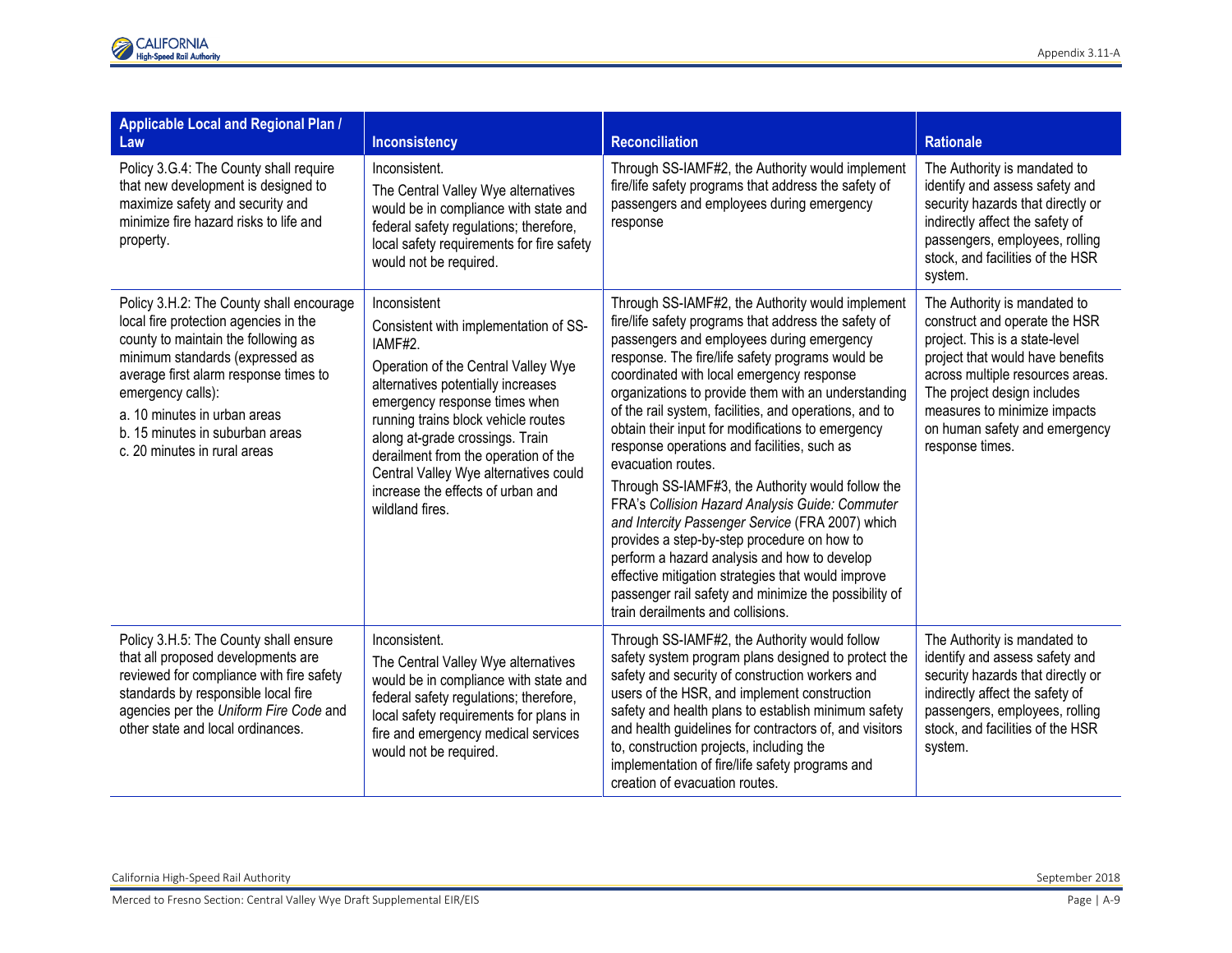

| Applicable Local and Regional Plan /<br>Law                                                                                                                                                                                                                                                                                                                                                                                                                                                                                          | <b>Inconsistency</b>                                                                                                                                                                                                                                                                                       | <b>Reconciliation</b>                                                                                                                                                                                                                                                                                                                                                                                                                                                                                                                                               | <b>Rationale</b>                                                                                                                                                                                                        |
|--------------------------------------------------------------------------------------------------------------------------------------------------------------------------------------------------------------------------------------------------------------------------------------------------------------------------------------------------------------------------------------------------------------------------------------------------------------------------------------------------------------------------------------|------------------------------------------------------------------------------------------------------------------------------------------------------------------------------------------------------------------------------------------------------------------------------------------------------------|---------------------------------------------------------------------------------------------------------------------------------------------------------------------------------------------------------------------------------------------------------------------------------------------------------------------------------------------------------------------------------------------------------------------------------------------------------------------------------------------------------------------------------------------------------------------|-------------------------------------------------------------------------------------------------------------------------------------------------------------------------------------------------------------------------|
| Policy 6.C.5: The County shall require<br>development to have adequate access<br>for fire and emergency vehicles and<br>equipment. All major subdivisions shall<br>have two points of ingress and egress.                                                                                                                                                                                                                                                                                                                            | Inconsistent.<br>The Central Valley Wye alternatives<br>would be in compliance with state and<br>federal safety regulations; therefore,<br>local safety requirements for plans in<br>emergency operations including<br>access to firefighting equipment and<br>evacuation routes would not be<br>required. | Through SS-IAMF#2, the Authority would follow<br>safety system program plans designed to protect the<br>safety and security of construction workers and<br>users of the HSR, and implement construction<br>safety and health plans to establish minimum safety<br>and health guidelines for contractors of, and visitors<br>to, construction projects, including the<br>implementation of fire/life safety programs and<br>creation of evacuation routes.                                                                                                           | The Authority is mandated to<br>identify and assess safety and<br>security hazards that directly or<br>indirectly affect the safety of<br>passengers, employees, rolling<br>stock, and facilities of the HSR<br>system. |
| <b>Madera County Emergency Operations Plan (2010)</b>                                                                                                                                                                                                                                                                                                                                                                                                                                                                                |                                                                                                                                                                                                                                                                                                            |                                                                                                                                                                                                                                                                                                                                                                                                                                                                                                                                                                     |                                                                                                                                                                                                                         |
| Goal/Policy: Serves as a county plan to<br>be used for pre-emergency planning in<br>addition to emergency operations.                                                                                                                                                                                                                                                                                                                                                                                                                | Inconsistent.<br>The Central Valley Wye alternatives<br>would be in compliance with state and<br>federal safety regulations; therefore,<br>local safety requirements for plans in<br>emergency operations would not be<br>required.                                                                        | Through SS-IAMF#1, the Authority would maintain<br>emergency vehicle access during construction.<br>Through SS-IAMF#2, the Authority would follow<br>safety system program plans designed to protect the<br>safety and security of construction workers and<br>users of the HSR, and implement construction<br>safety and health plans to establish minimum safety<br>and health guidelines for contractors of, and visitors<br>to, construction projects.                                                                                                          | The Authority is mandated to<br>identify and assess safety and<br>security hazards that directly or<br>indirectly affect the safety of<br>passengers, employees, rolling<br>stock, and facilities of the HSR<br>system. |
| <b>Madera County Municipal Code (2013)</b>                                                                                                                                                                                                                                                                                                                                                                                                                                                                                           |                                                                                                                                                                                                                                                                                                            |                                                                                                                                                                                                                                                                                                                                                                                                                                                                                                                                                                     |                                                                                                                                                                                                                         |
| Title 2, Chapter 2.78: Emergency<br>Services and Disaster, establishes the<br>county emergency services organization<br>and provides for the preparation and<br>carrying out of plans for the protection of<br>persons and property within the county in<br>the event of an emergency; the direction<br>of the emergency organization; the<br>coordination of the emergency functions<br>of the county with all other governmental<br>agencies, incorporated areas,<br>corporations, organizations, and affected<br>private persons. | Inconsistent.<br>The Central Valley Wye alternatives<br>would be in compliance with state and<br>federal safety regulations; therefore,<br>local safety requirements for plans in<br>emergency operations would not be<br>required.                                                                        | Through SS-IAMF#2, the Authority would follow<br>safety system program plans designed to protect the<br>safety and security of construction workers and<br>users of the HSR, and implement construction<br>safety and health plans to establish minimum safety<br>and health guidelines for contractors of, and visitors<br>to, construction projects.<br>Through SS-IAMF#3, the Authority would perform<br>hazard analyses for deterrence and detection of as<br>well as the response to criminal and terrorist acts for<br>rail facilities and system operations. | The Authority is mandated to<br>identify and assess safety and<br>security hazards that directly or<br>indirectly affect the safety of<br>passengers, employees, rolling<br>stock, and facilities of the HSR<br>system. |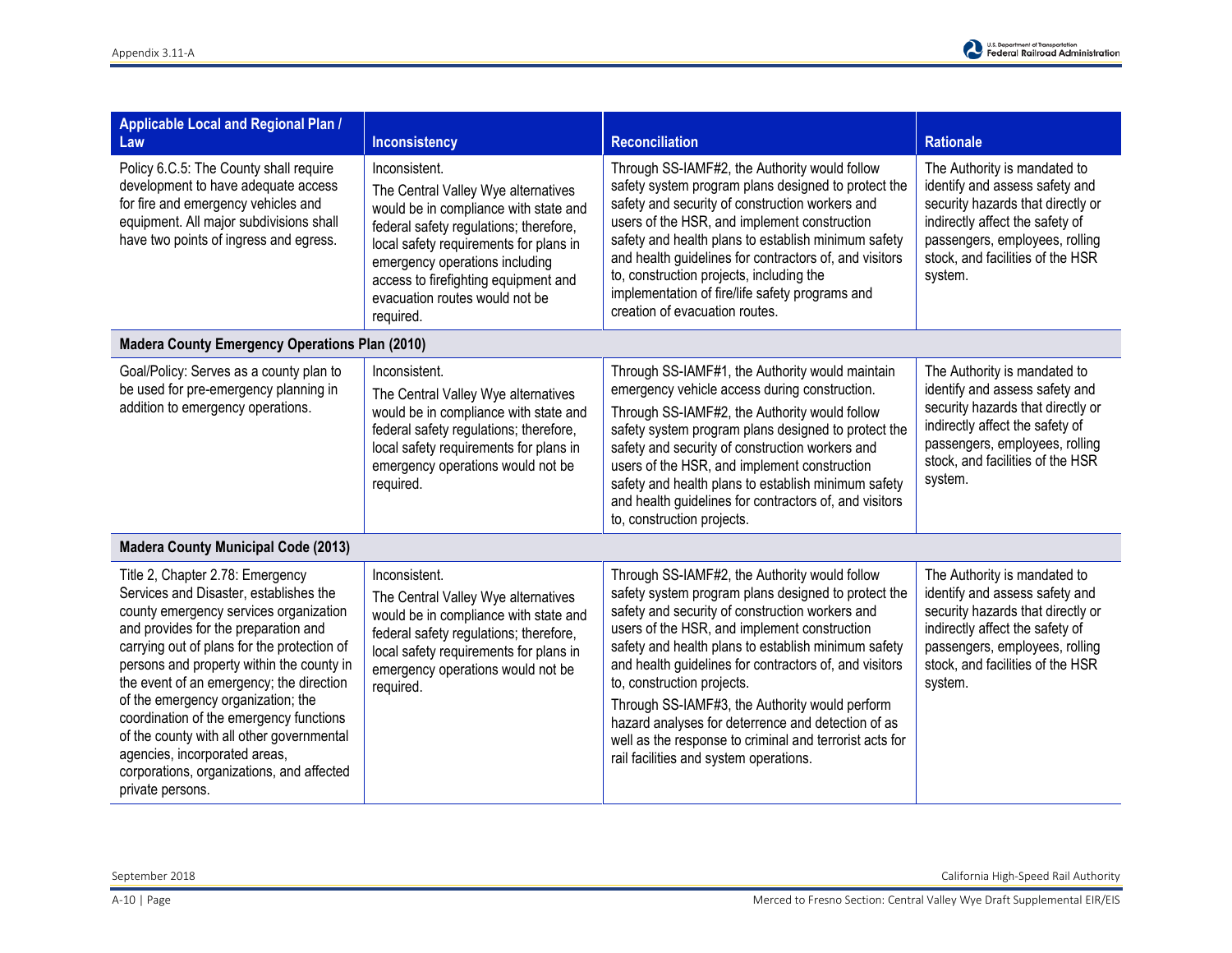| Applicable Local and Regional Plan /<br>Law                                                                                                                                                                                                                                                     | Inconsistency                                                                                                                                                                                                                                                                                              | <b>Reconciliation</b>                                                                                                                                                                                                                                                                                                                                                                                                                                     | <b>Rationale</b>                                                                                                                                                                                                                                                                                       |
|-------------------------------------------------------------------------------------------------------------------------------------------------------------------------------------------------------------------------------------------------------------------------------------------------|------------------------------------------------------------------------------------------------------------------------------------------------------------------------------------------------------------------------------------------------------------------------------------------------------------|-----------------------------------------------------------------------------------------------------------------------------------------------------------------------------------------------------------------------------------------------------------------------------------------------------------------------------------------------------------------------------------------------------------------------------------------------------------|--------------------------------------------------------------------------------------------------------------------------------------------------------------------------------------------------------------------------------------------------------------------------------------------------------|
| City of Chowchilla 2040 General Plan (2011)                                                                                                                                                                                                                                                     |                                                                                                                                                                                                                                                                                                            |                                                                                                                                                                                                                                                                                                                                                                                                                                                           |                                                                                                                                                                                                                                                                                                        |
| Policy PS 1.3: Geologic and engineering<br>studies are required for all public and<br>critical facility projects (e.g., school,<br>hospital, utility substation, water storage<br>reservoir, wastewater treatment facility,<br>public safety building, bridges and<br>overpasses).              | Consistent                                                                                                                                                                                                                                                                                                 | N/A                                                                                                                                                                                                                                                                                                                                                                                                                                                       | The Central Valley Wye<br>alternatives would not be subject<br>to local safety policies; however,<br>its design would conform to<br>accepted professional standards<br>for safety. This includes the<br>preparation of geotechnical<br>studies during the design phase<br>to avoid potential problems. |
| Policy PS 1.4: Ensure new and<br>redevelopment projects comply with<br>adopted seismic and geotechnical<br>requirements of the Uniform Building<br>Code.                                                                                                                                        | Consistent                                                                                                                                                                                                                                                                                                 | N/A                                                                                                                                                                                                                                                                                                                                                                                                                                                       | The Central Valley Wye<br>alterantives would not be subject<br>to local safety policies; however,<br>its design would conform to<br>accepted professional standards<br>for seismic safety and<br>geotechnical requirements.                                                                            |
| Policy PS 4.2: New and redevelopment<br>projects in which the elimination of a<br>wildland fire hazard would require the<br>significant removal of, or damage to,<br>established trees and other riparian<br>vegetation associated with Ash Slough or<br>Berenda Slough shall not be permitted. | Inconsistent.<br>The Central Valley Wye alternatives<br>would be in compliance with state and<br>federal safety regulations; therefore,<br>local safety requirements for fire safety<br>would not be required.                                                                                             | Through SS-IAMF#2, the Authority would implement<br>fire/life safety programs that address the safety of<br>passengers and employees during emergency<br>response.                                                                                                                                                                                                                                                                                        | The Authority is mandated to<br>identify and assess safety and<br>security hazards that directly or<br>indirectly affect the safety of<br>passengers, employees, rolling<br>stock, and facilities of the HSR<br>system.                                                                                |
| Policy PS 5.6: The City of Chowchilla<br>shall require that new development<br>provide adequate access for emergency<br>vehicles, particularly firefighting<br>equipment, as well as provide evacuation<br>routes, where applicable.                                                            | Inconsistent.<br>The Central Valley Wye alternatives<br>would be in compliance with state and<br>federal safety regulations; therefore,<br>local safety requirements for plans in<br>emergency operations including<br>access to firefighting equipment and<br>evacuation routes would not be<br>required. | Through SS-IAMF#2, the Authority would follow<br>safety system program plans designed to protect the<br>safety and security of construction workers and<br>users of the HSR, and implement construction<br>safety and health plans to establish minimum safety<br>and health guidelines for contractors of, and visitors<br>to, construction projects, including the<br>implementation of fire/life safety programs and<br>creation of evacuation routes. | The Authority is mandated to<br>identify and assess safety and<br>security hazards that directly or<br>indirectly affect the safety of<br>passengers, employees, rolling<br>stock, and facilities of the HSR<br>system.                                                                                |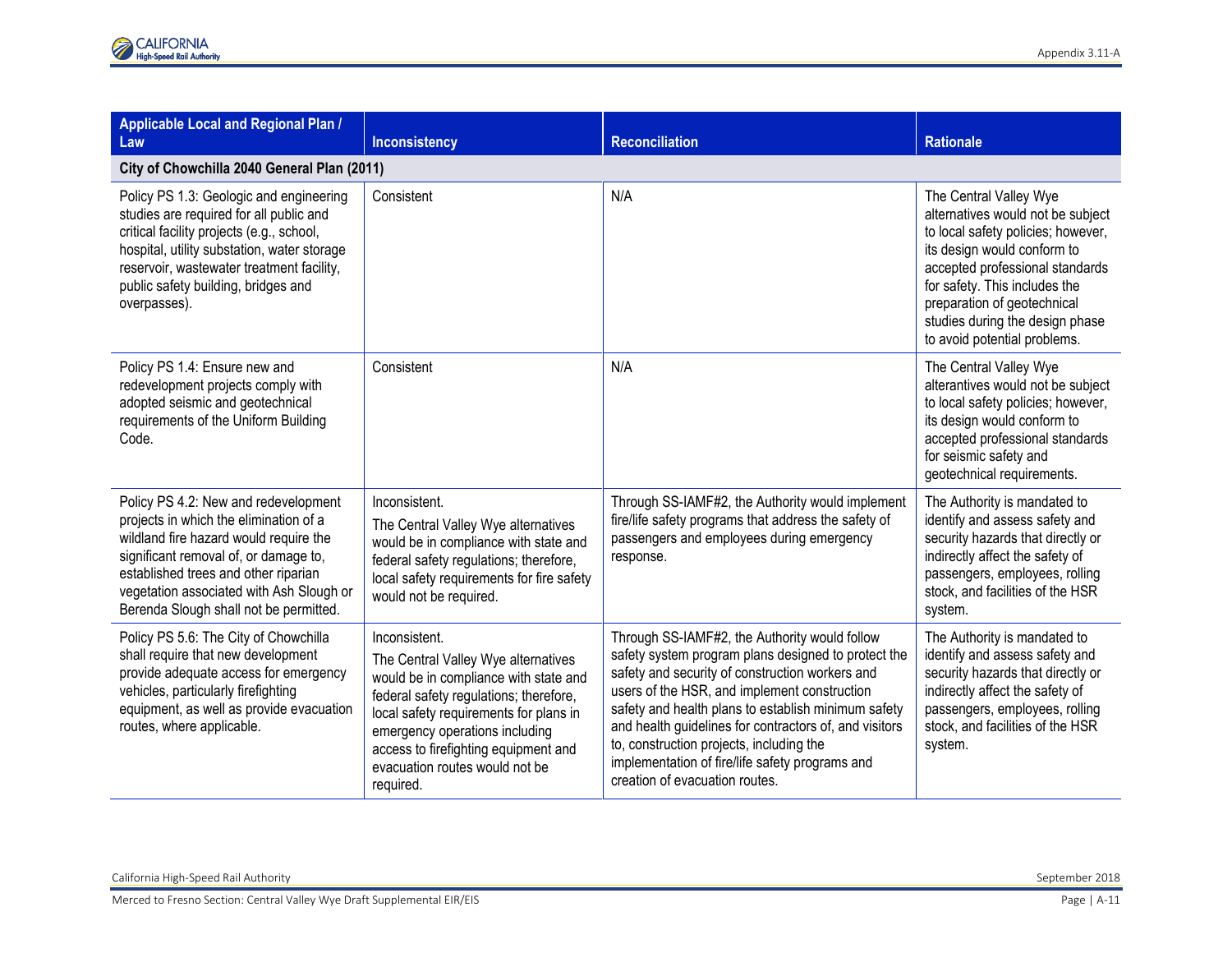

| Applicable Local and Regional Plan /<br>Law                                                                                                                                                                                                                                                                                                                      | Inconsistency                                                                                                                                                                                                                                                                       | <b>Reconciliation</b>                                                                                                                                                                                                                                                                                                                                                                                                                                     | <b>Rationale</b>                                                                                                                                                                                                                                                                                                                                |
|------------------------------------------------------------------------------------------------------------------------------------------------------------------------------------------------------------------------------------------------------------------------------------------------------------------------------------------------------------------|-------------------------------------------------------------------------------------------------------------------------------------------------------------------------------------------------------------------------------------------------------------------------------------|-----------------------------------------------------------------------------------------------------------------------------------------------------------------------------------------------------------------------------------------------------------------------------------------------------------------------------------------------------------------------------------------------------------------------------------------------------------|-------------------------------------------------------------------------------------------------------------------------------------------------------------------------------------------------------------------------------------------------------------------------------------------------------------------------------------------------|
| Policy PS 6.1: Provide for efficient and<br>cost-effective fire and emergency medical<br>service to minimize potential injury, loss,<br>or destruction to persons or property.                                                                                                                                                                                   | Inconsistent.<br>The Central Valley Wye alternatives<br>would be in compliance with state and<br>federal safety regulations; therefore,<br>local safety requirements for plans in<br>fire and emergency medical services<br>would not be required.                                  | Through SS-IAMF#2, the Authority would follow<br>safety system program plans designed to protect the<br>safety and security of construction workers and<br>users of the HSR, and implement construction<br>safety and health plans to establish minimum safety<br>and health guidelines for contractors of, and visitors<br>to, construction projects, including the<br>implementation of fire/life safety programs and<br>creation of evacuation routes. | The Authority is mandated to<br>identify and assess safety and<br>security hazards that directly or<br>indirectly affect the safety of<br>passengers, employees, rolling<br>stock, and facilities of the HSR<br>system.                                                                                                                         |
| Policy PS 10.2: The City of Chowchilla<br>shall require as a component of the<br>environmental review process, a<br>hazardous material inventory for project<br>sites, including an assessment of<br>materials and operations for any<br>development applications. Particular<br>attention shall be paid to land that<br>previously contained agricultural uses. | Inconsistent<br>The Central Valley Wye alternatives<br>would be in compliance with state and<br>federal safety regulations; therefore,<br>local safety requirements for the<br>environmental review process,<br>including a hazardous materials<br>inventory would not be required. | Through SS-IAMF#2, the Authority would follow<br>safety system program plans designed to protect the<br>safety and security of construction workers and<br>users of the HSR, and implement construction<br>safety and health plans to establish minimum safety<br>and health guidelines for contractors of, and visitors<br>to, construction projects.                                                                                                    | The Authority is mandated to<br>identify and assess safety and<br>security hazards that directly or<br>indirectly affect the safety of<br>passengers, employees, rolling<br>stock, and facilities of the HSR<br>system. Rail systems must<br>comply with FRA requirements<br>for tracks, equipment, railroad<br>operating rules, and practices. |
| Policy PS 10.7: The City of Chowchilla<br>shall require that all new habitable<br>structures be setback at least 85 feet<br>from the nearest railroad track. These<br>setback areas shall be measured from<br>the edge of the outermost railroad track.                                                                                                          | Inconsistent<br>The Central Valley Wye alternatives<br>would be in compliance with state and<br>federal safety regulations; therefore,<br>local safety requirements for plans in<br>emergency operations including<br>setback areas would not be required.                          | Through SS-IAMF#2, the Authority would follow<br>safety system program plans designed to protect the<br>safety and security of construction workers and<br>users of the HSR, and implement construction<br>safety and health plans to establish minimum safety<br>and health guidelines for contractors of, and visitors<br>to, construction projects.                                                                                                    | The Authority is mandated to<br>identify and assess safety and<br>security hazards that directly or<br>indirectly affect the safety of<br>passengers, employees, rolling<br>stock, and facilities of the HSR<br>system. Rail systems must<br>comply with FRA requirements<br>for tracks, equipment, railroad<br>operating rules, and practices. |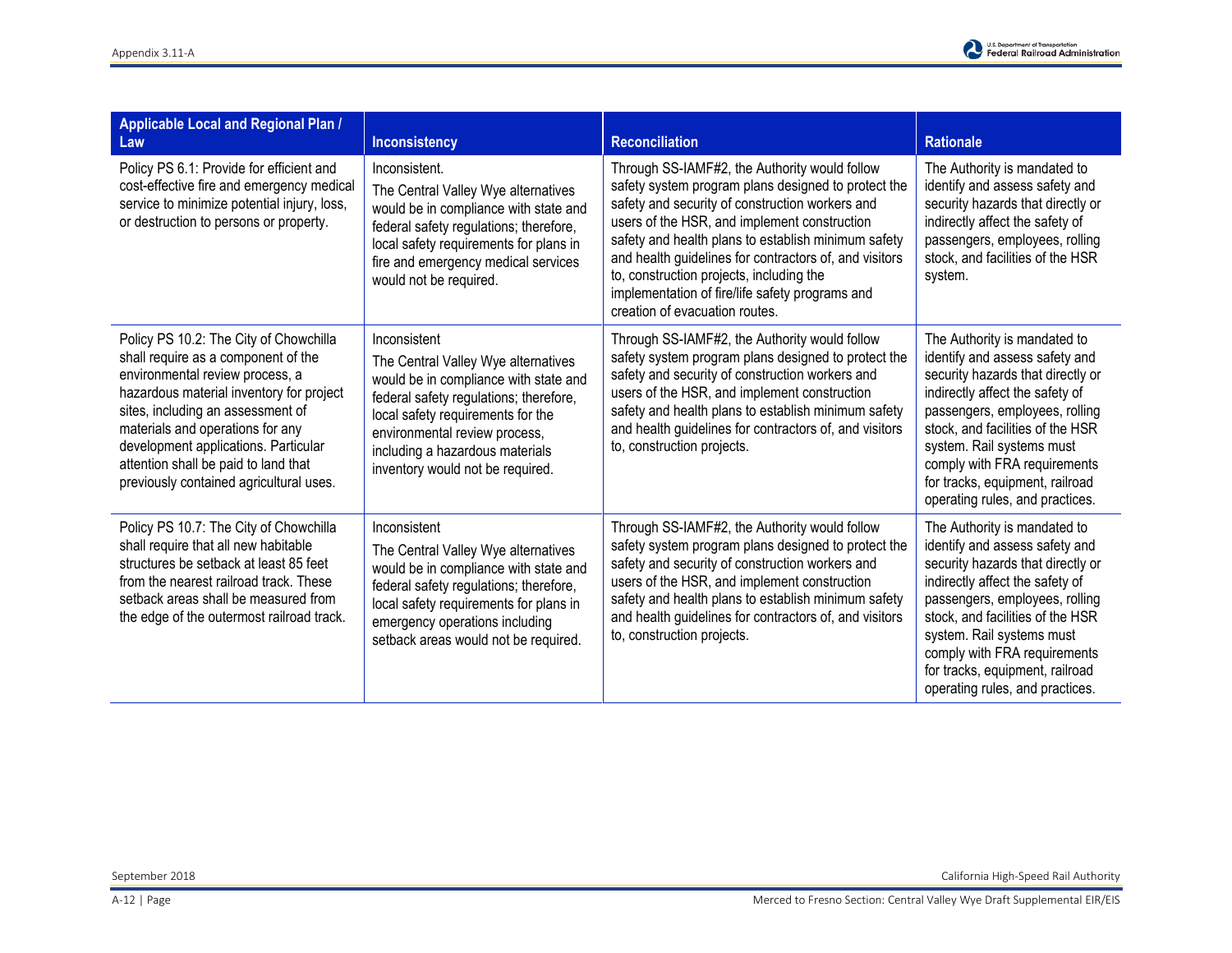| Applicable Local and Regional Plan /<br>Law                                                                                                                                                                                                                                                                                                                                                                                                                                                                                                                                                                                                                                                                              | <b>Inconsistency</b>                                                                                                                                                                                                                               | <b>Reconciliation</b>                                                                                                                                                                                                                                                                                                                                                                                                                                     | <b>Rationale</b>                                                                                                                                                                                                        |
|--------------------------------------------------------------------------------------------------------------------------------------------------------------------------------------------------------------------------------------------------------------------------------------------------------------------------------------------------------------------------------------------------------------------------------------------------------------------------------------------------------------------------------------------------------------------------------------------------------------------------------------------------------------------------------------------------------------------------|----------------------------------------------------------------------------------------------------------------------------------------------------------------------------------------------------------------------------------------------------|-----------------------------------------------------------------------------------------------------------------------------------------------------------------------------------------------------------------------------------------------------------------------------------------------------------------------------------------------------------------------------------------------------------------------------------------------------------|-------------------------------------------------------------------------------------------------------------------------------------------------------------------------------------------------------------------------|
| Policy PS 14.1: Enhance and maintain<br>pedestrian safety through the inclusion of<br>well-designed streets, sidewalks,<br>crosswalks, traffic control devices, and<br>school routes throughout the City.                                                                                                                                                                                                                                                                                                                                                                                                                                                                                                                | Inconsistent.<br>The Central Valley Wye alternatives<br>would be in compliance with state and<br>federal safety regulations; therefore,<br>local safety requirements for plans in<br>emergency operations would not be<br>required.                | Through SS-IAMF#2, the Authority would follow<br>safety system program plans designed to protect the<br>safety and security of construction workers and<br>users of the HSR, and implement construction<br>safety and health plans to establish minimum safety<br>and health guidelines for contractors of, and visitors<br>to, construction projects.                                                                                                    | The Authority is mandated to<br>identify and assess safety and<br>security hazards that directly or<br>indirectly affect the safety of<br>passengers, employees, rolling<br>stock, and facilities of the HSR<br>system. |
| City of Chowchilla Municipal Code (2012)                                                                                                                                                                                                                                                                                                                                                                                                                                                                                                                                                                                                                                                                                 |                                                                                                                                                                                                                                                    |                                                                                                                                                                                                                                                                                                                                                                                                                                                           |                                                                                                                                                                                                                         |
| Chapter 2.28: Emergency Services Act,<br>provides for the preparation and carrying<br>out of plans for the protection of persons<br>and property within this city in the event<br>of a disaster; to provide for the<br>coordination of civil defense and disaster<br>functions of this city with all other public<br>agencies, private persons, corporations<br>and organizations in the compliance with<br>the state of California's Standardized<br>Emergency Management System. Any<br>expenditures made in connection with<br>such civil defense or disaster activities.<br>including mutual ad activities, shall be<br>deemed conclusively to be the benefit of<br>the inhabitants and the property of the<br>city. | Inconsistent.<br>The Central Valley Wye alternatives<br>would be in compliance with state and<br>federal safety regulations; therefore,<br>local safety requirements for plans in<br>fire and emergency medical services<br>would not be required. | Through SS-IAMF#2, the Authority would follow<br>safety system program plans designed to protect the<br>safety and security of construction workers and<br>users of the HSR, and implement construction<br>safety and health plans to establish minimum safety<br>and health guidelines for contractors of, and visitors<br>to, construction projects, including the<br>implementation of fire/life safety programs and<br>creation of evacuation routes. | The Authority is mandated to<br>identify and assess safety and<br>security hazards that directly or<br>indirectly affect the safety of<br>passengers, employees, rolling<br>stock, and facilities of the HSR<br>system. |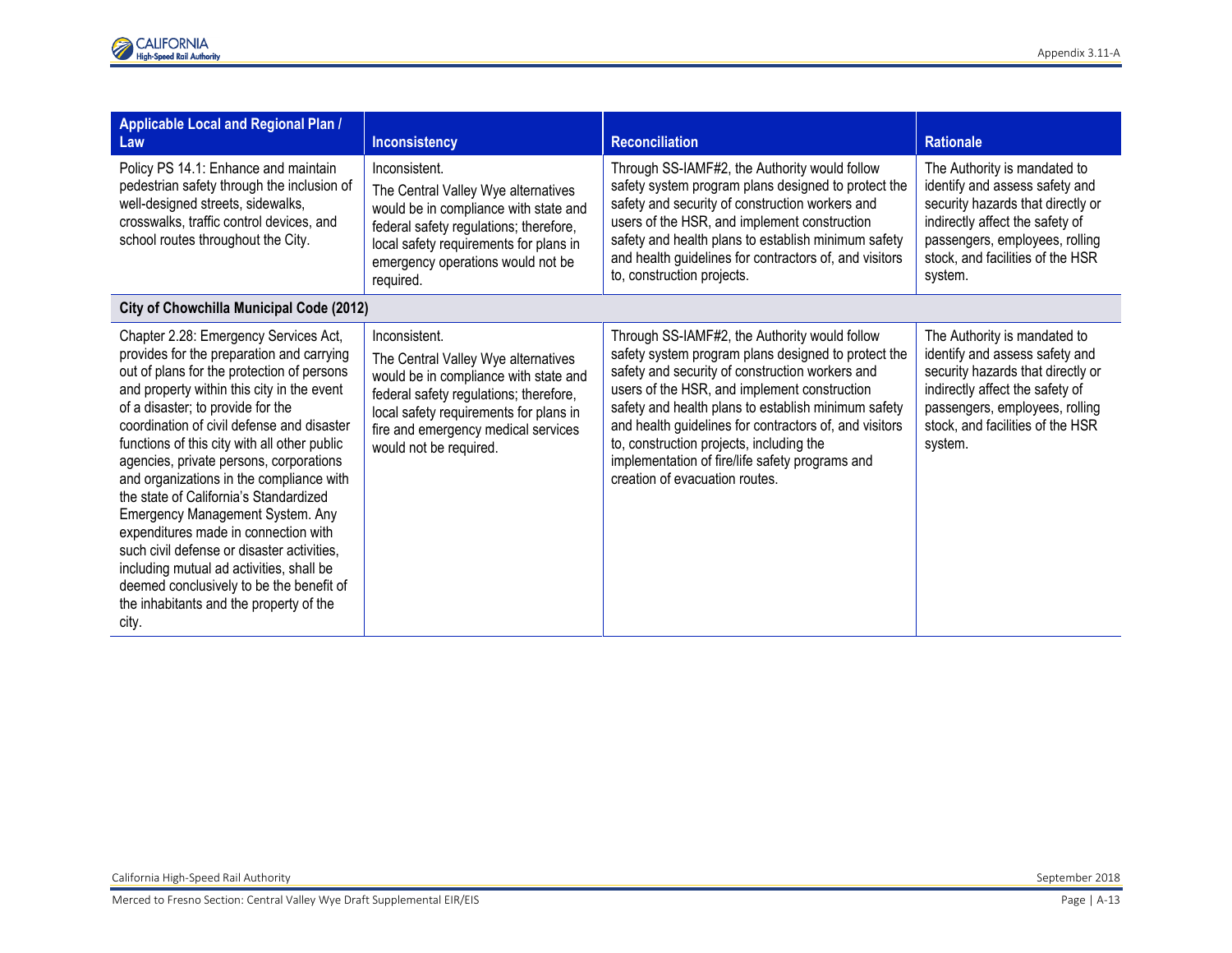

| <b>Applicable Local and Regional Plan /</b><br>Law                                                                                                                                                                                                                                                                                                                                                                                                                                                                    | Inconsistency | <b>Reconciliation</b> | <b>Rationale</b> |  |  |
|-----------------------------------------------------------------------------------------------------------------------------------------------------------------------------------------------------------------------------------------------------------------------------------------------------------------------------------------------------------------------------------------------------------------------------------------------------------------------------------------------------------------------|---------------|-----------------------|------------------|--|--|
| Fresno County General Plan (2003)                                                                                                                                                                                                                                                                                                                                                                                                                                                                                     |               |                       |                  |  |  |
| Policy HS-D.3 The County shall require<br>that a soils engineering and geologic-<br>seismic analysis be prepared by a<br>California-registered engineer or<br>engineering geologist prior to permitting<br>development, including public<br>infrastructure projects, in areas prone to<br>geologic or seismic hazards (i.e., fault<br>rupture, groundshaking, lateral<br>spreading, lurchcracking, fault creep,<br>liquefaction, subsidence, settlement,<br>landslides, mudslides, unstable slopes, or<br>avalanche). | Consistent    | N/A                   | N/A              |  |  |
| Fresno County Multi-Hazard Mitigation Plan (2009)                                                                                                                                                                                                                                                                                                                                                                                                                                                                     |               |                       |                  |  |  |
| Goal/Policy: This plan documents Fresno<br>County's hazard mitigation planning<br>process and identifies relevant hazards<br>and vulnerabilities and strategies the<br>County and participating jurisdictions will<br>use to decrease vulnerability and<br>increase resiliency and sustainability in<br>Fresno County.                                                                                                                                                                                                | Consistent    | N/A                   | N/A              |  |  |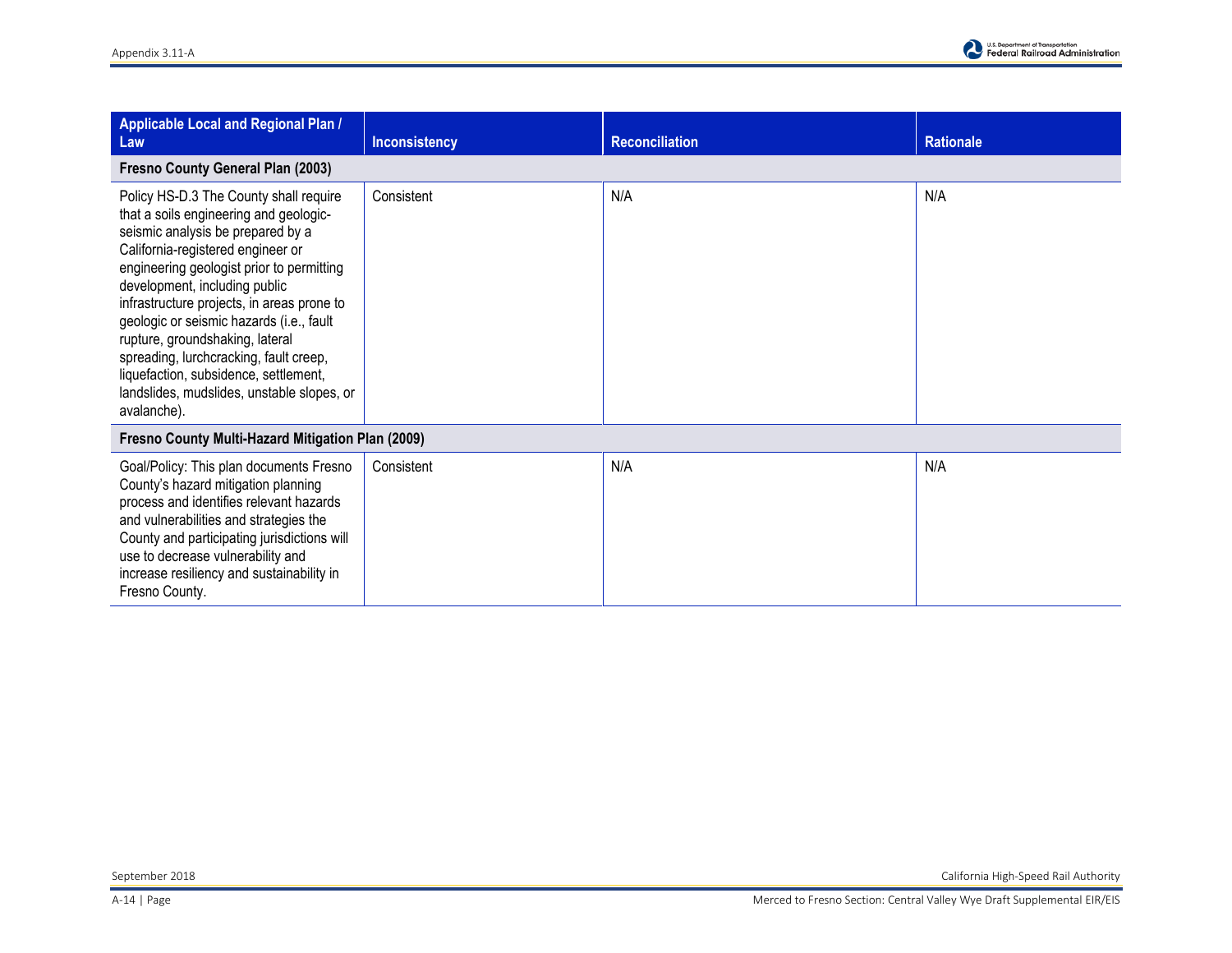| Applicable Local and Regional Plan /<br>Law                                                                                                                                                                                                                                                                                                                                                                                                                                                                                                                                                                                                                                                                                                                | <b>Inconsistency</b> | <b>Reconciliation</b> | <b>Rationale</b> |  |  |
|------------------------------------------------------------------------------------------------------------------------------------------------------------------------------------------------------------------------------------------------------------------------------------------------------------------------------------------------------------------------------------------------------------------------------------------------------------------------------------------------------------------------------------------------------------------------------------------------------------------------------------------------------------------------------------------------------------------------------------------------------------|----------------------|-----------------------|------------------|--|--|
| <b>Stanislaus County Airport Land Use Compatibility Plan (2016)</b>                                                                                                                                                                                                                                                                                                                                                                                                                                                                                                                                                                                                                                                                                        |                      |                       |                  |  |  |
| Goal/Policy: The Stanislaus County<br>Airport Land Use Compatibility Plan<br>(ALUCP) contains the individual<br>Compatibility Plan for three airports in<br>Stanislaus County: the Modesto City-<br>County Airport, the Oakdale Municipal<br>Airport, and the former Crows Landing Air<br>Facility. As adopted by the Stanislaus<br>County Airport Land Use Commission,<br>the basic function of the plan is to<br>promote compatibility between these<br>airports and the land uses surrounding<br>them to the extent that these areas have<br>not already been devoted to incompatible<br>uses. The plan accomplishes this<br>function through establishment of a set of<br>compatibility criteria applicable to new<br>development around each airport. | Consistent           | N/A                   | N/A              |  |  |
| <b>Stanislaus County Emergency Operations Plan (2015)</b>                                                                                                                                                                                                                                                                                                                                                                                                                                                                                                                                                                                                                                                                                                  |                      |                       |                  |  |  |
| Goal/Policy: The Emergency Operations<br>Plan (EOP) addresses the planned<br>response to extraordinary emergency<br>situations associated with natural or<br>human-caused disasters, technological<br>incidents, and national security<br>emergencies in or affecting the County of<br>Stanislaus. The EOP serves as the basis<br>for response as well as recovery efforts<br>and activities within the County.                                                                                                                                                                                                                                                                                                                                            | Consistent           | N/A                   | N/A              |  |  |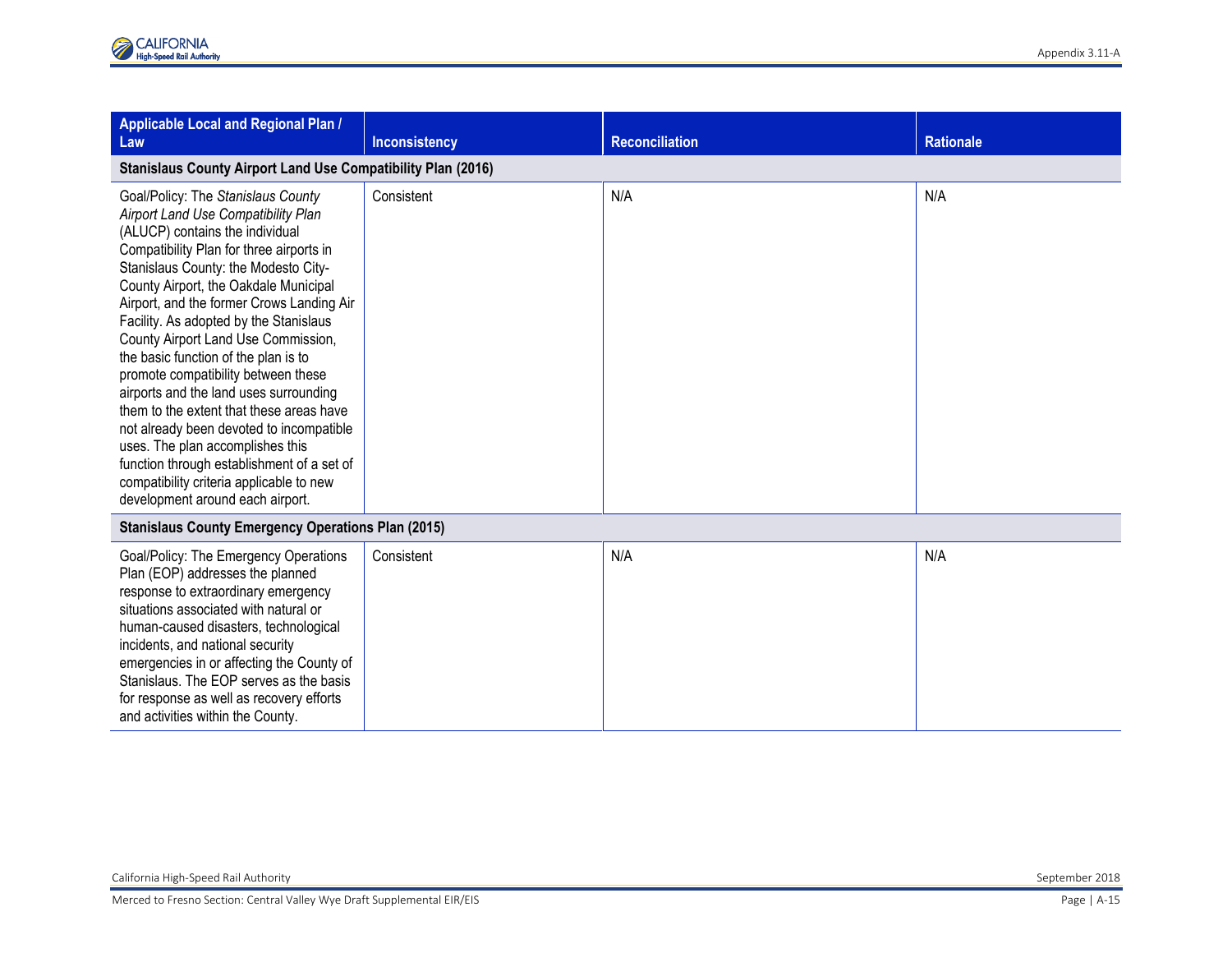

| Applicable Local and Regional Plan /<br>Law                                                                                                                                                                                                                                                               | <b>Inconsistency</b> | <b>Reconciliation</b> | <b>Rationale</b> |  |  |
|-----------------------------------------------------------------------------------------------------------------------------------------------------------------------------------------------------------------------------------------------------------------------------------------------------------|----------------------|-----------------------|------------------|--|--|
| <b>Stanislaus County Local Hazard Mitigation Plan (2016)</b>                                                                                                                                                                                                                                              |                      |                       |                  |  |  |
| Goal/Policy: The Stanislaus County Local<br>Hazard Mitigation Plan identifies risks<br>posed by disasters, and identifies ways to<br>minimize damage from those disasters.                                                                                                                                | Consistent           | N/A                   | N/A              |  |  |
| <b>Oakdale Municipal Airport Master Plan (1996)</b>                                                                                                                                                                                                                                                       |                      |                       |                  |  |  |
| Goal/Policy: The Oakdale Municipal<br>Airport Master Plan defines primary,<br>approach, transitional, horizontal, and<br>conical surfaces                                                                                                                                                                 | Consistent           | N/A                   | N/A              |  |  |
| Waterford Vision 2025 General Plan (2006)                                                                                                                                                                                                                                                                 |                      |                       |                  |  |  |
| Policy S-2.2 Encourage the improvement<br>of all public facilities and infrastructure<br>such as natural gas, fuel, sewer, water,<br>electricity, and railroad lines and<br>equipment with up-to-date seismic safety<br>features.                                                                         | Consistent           | N/A                   | N/A              |  |  |
| City of Waterford Local Hazard Mitigation Plan (2011a)                                                                                                                                                                                                                                                    |                      |                       |                  |  |  |
| Goal/Policy: The EOP is a preparedness<br>document and is designed to be read,<br>understood, and exercised prior to an<br>emergency. The EOP was developed in<br>accordance with the Standardized<br><b>Emergency Management System</b><br>(SEMS) and the National Incident<br>Management System (NIMS). | Consistent           | N/A                   | N/A              |  |  |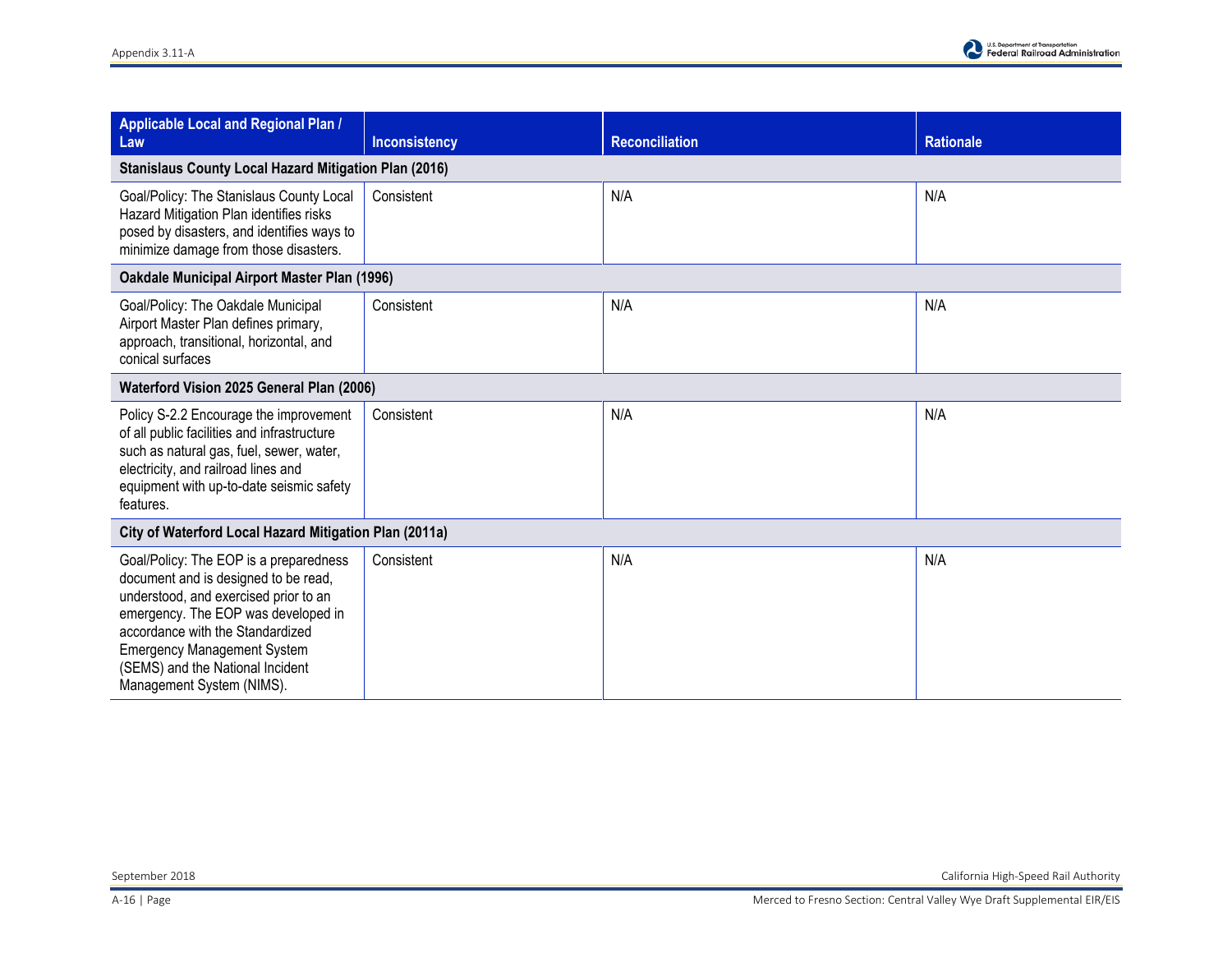| Applicable Local and Regional Plan /<br>Law                                                                                                                                                                                                                                                                                                                                                                                             | <b>Inconsistency</b> | <b>Reconciliation</b> | <b>Rationale</b> |  |  |  |
|-----------------------------------------------------------------------------------------------------------------------------------------------------------------------------------------------------------------------------------------------------------------------------------------------------------------------------------------------------------------------------------------------------------------------------------------|----------------------|-----------------------|------------------|--|--|--|
| City of Waterford Emergency Operations Plan (2011b)                                                                                                                                                                                                                                                                                                                                                                                     |                      |                       |                  |  |  |  |
| Goal/Policy: The purpose of City of<br>Waterford Emergency Operations Plan<br>(EOP) is to establish a comprehensive<br>approach to various identified natural,<br>man-made and technological disasters.<br>The EOP provides an overview of<br>operational concepts; identifies the<br>components of the City's Emergency<br>Management Organization; and<br>describes overall responsibilities of<br>federal, state and local agencies. | Consistent           | N/A                   | N/A              |  |  |  |

Sources: Merced County, 2013a; Merced County, 2013b; Merced County, 2013c; City of Merced, 2015a; City of Merced, 2015b; Madera County, 1989; Madera County, 1995; Madera County, 1905; Madera County, 2010; Madera County, 20 City of Chowchilla, 2011; City of Chowchilla, 2012; Fresno County, 2003; Fresno County, 2009; Stanislaus County Airport Land Use Commission, 2016; Stanislaus County, 2015; Stanislaus County, 2016; City of Oakdale, *1996; City of Waterford, 2006; City of Waterford, 2011a; City of Waterford, 2011b* 

FRA = Federal Railroad Administration IAMF = impact avoidance and minimization feature

## SS = Safety and Security

Authority = California High-Speed Rail Authority

N/A = Reconciliation nor the rationale behind it are provided as it has been determined that the Central Valley Wye alternatives are consistent with requirements and reconciliation will therefore not be required.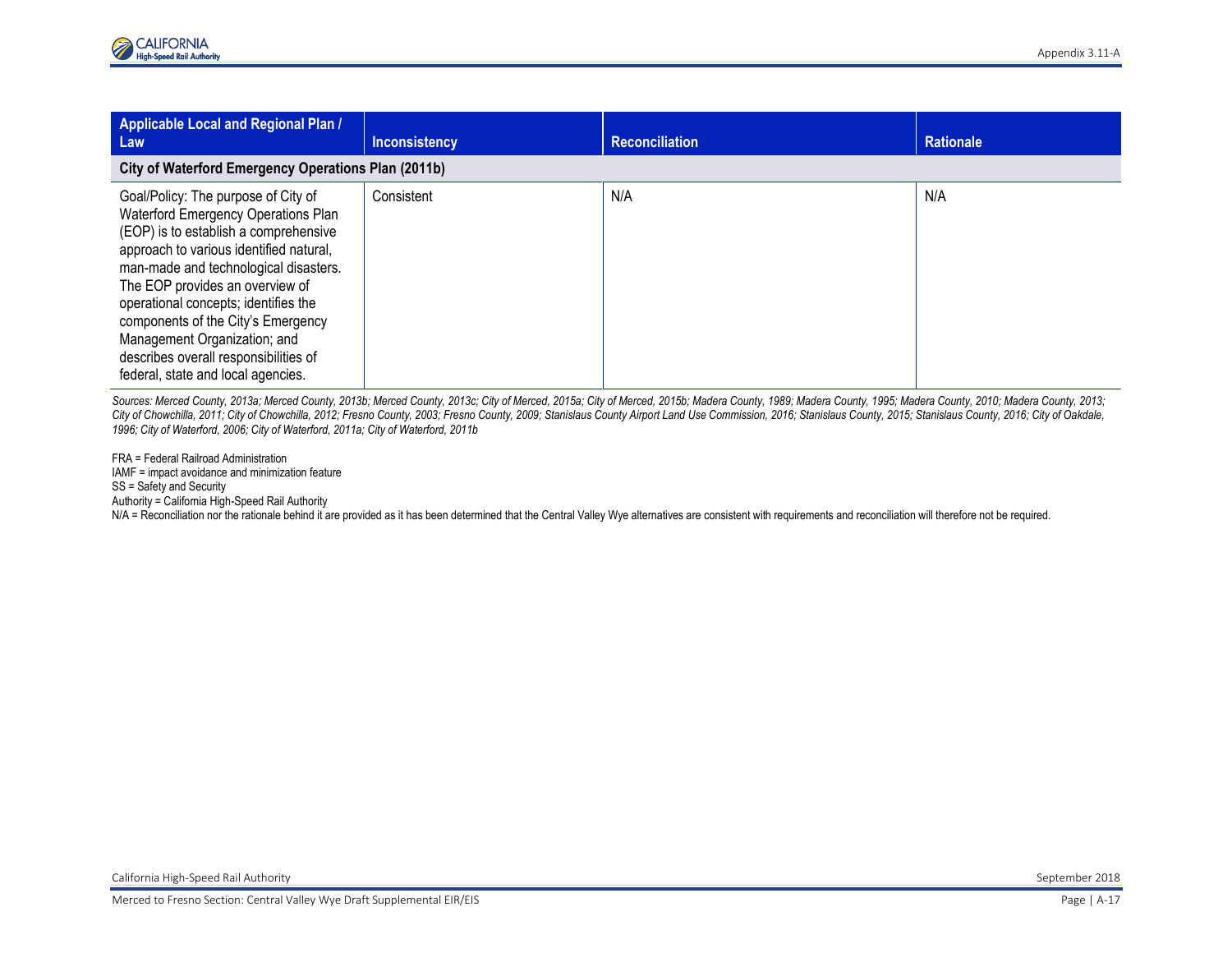## **References**

City of Chowchilla. 2011. *Chowchilla 2040 General Plan Update.* 

*[http://www.ci.chowchilla.ca.us/comdev/com\\_econ\\_development.htm#reports](http://www.ci.chowchilla.ca.us/comdev/com_econ_development.htm#reports)* (accessed: June 9, 2016).

- ———. 2012. *Chowchilla Municipal Code, Chapter 2.28, Emergency Services Act*. <http://library.municode.com/index.aspx?clientId=16268>(accessed March 21, 2014).
- City of Merced. 2015a. *Merced Vision 2030 General Plan*. Chapter 11, Safety. Adopted January 3, 2012; reflects amendments through August 21, 2015[.https://www.cityofmerced.org/depts/cd/planning/merced\\_vision\\_2030\\_general\\_plan.](https://www.cityofmerced.org/depts/cd/planning/merced_vision_2030_general_plan.asp) [asp\(](https://www.cityofmerced.org/depts/cd/planning/merced_vision_2030_general_plan.asp)accessed September 26, 2016).
- ———. 2015b. *City of Merced Draft Local Hazard Mitigation Plan*. Adopted March 16, 2015. [https://www.cityofmerced.org/depts/cd/planning/draft\\_local\\_hazard\\_mitigation\\_plan/draft\\_](https://www.cityofmerced.org/depts/cd/planning/draft_local_hazard_mitigation_plan/draft_documents.asp) [documents.asp](https://www.cityofmerced.org/depts/cd/planning/draft_local_hazard_mitigation_plan/draft_documents.asp) (accessed September 26, 2016).
- City of Oakdale. 1996. *Oakdale Municipal Airport Master Plan 1995-2015.* [http://media.wix.com/ugd/49e361\\_9c9892626a934832817b3a9eb1f920d8.pdf](http://media.wix.com/ugd/49e361_9c9892626a934832817b3a9eb1f920d8.pdf) (accessed September 27, 2016).
- City of Waterford. 2006. *Waterford Vision 2025 General Plan*. Adopted October 26, 2006. <http://cityofwaterford.org/departments/planning/general-plan/>(accessed September 27, 2016).
- ———. 2011a. *Draft Local Hazard Mitigation Plan.*[http://cityofwaterford.org/wp](http://cityofwaterford.org/wp-content/uploads/2010/09/HMP-Policy-draft.pdf)[content/uploads/2010/09/HMP-Policy-draft.pdf\(](http://cityofwaterford.org/wp-content/uploads/2010/09/HMP-Policy-draft.pdf)accessed September 26, 2016).
- ———. 2011b. *City of Waterford Emergency Operations Plan*[.http://50.87.249.78/~cityofw9/wp](http://50.87.249.78/~cityofw9/wp-content/uploads/2011/11/EOP-Final-Combined-11-7-11-2.pdf)[content/uploads/2011/11/EOP-Final-Combined-11-7-11-2.pdf](http://50.87.249.78/~cityofw9/wp-content/uploads/2011/11/EOP-Final-Combined-11-7-11-2.pdf) (accessed September 26, 2016).
- Federal Railroad Administration (FRA). 2007. *Collision Hazard Analysis Guide: Commuter and Intercity Passenger Service*. October 2007.
- ———. 2009. *Highway-Rail Grade Crossing Guideline for High-Speed Passenger Rail.* Version 1.0. November 2009.
- Fresno County. 2003. *Fresno County General Plan*. Adopted October 3, 2000; reflects amendments through March 25, 2003. <http://www.co.fresno.ca.us/DepartmentPage.aspx?id=68048>(accessed September 26, 2016).
- ———. 2009. *Fresno County Multi-Hazard Mitigation Plan*. [http://hazardmitigation.calema.ca.gov/docs/approved\\_lhmps\\_under\\_2008\\_fema\\_guidanc](http://hazardmitigation.calema.ca.gov/docs/approved_lhmps_under_2008_fema_guidance/Fresno_MHMP.pdf) [e/Fresno\\_MHMP.pdf](http://hazardmitigation.calema.ca.gov/docs/approved_lhmps_under_2008_fema_guidance/Fresno_MHMP.pdf) (accessed September 26, 2016).
- Madera County. 1989. *Madera County Code Municipal Code, Chapter 18.88.040: Public Utilities*. [https://www.municode.com/library/ca/madera\\_county/codes/code\\_of\\_ordinances?nodeId](https://www.municode.com/library/ca/madera_county/codes/code_of_ordinances?nodeId=TIT18ZO_CH18.88LAUSRE_18.88.040PUUT) [=TIT18ZO\\_CH18.88LAUSRE\\_18.88.040PUUT](https://www.municode.com/library/ca/madera_county/codes/code_of_ordinances?nodeId=TIT18ZO_CH18.88LAUSRE_18.88.040PUUT) (accessed October 20, 2016).
- ———. 1995. *Madera County General Plan*. Adopted October 24, 1995. Madera, CA. [www.madera-county.com/rma/planningdept/planning\\_dept\\_docs.html](http://www.madera-county.com/rma/planningdept/planning_dept_docs.html) (accessed July 2010).
- ———. 2010. *Operational Area Emergency Operations Plan.* [www.madera](http://www.madera-county.com/index.php/emergency-operations-plan)[county.com/index.php/emergency-operations-plan](http://www.madera-county.com/index.php/emergency-operations-plan) (accessed June 18, 2013).
- ———. 2013. *Madera County Code Municipal Code, Title 2.78: Emergency Services and Disaster*.<https://library.municode.com/index.aspx?clientId=16466>(accessed March 21, 2014).